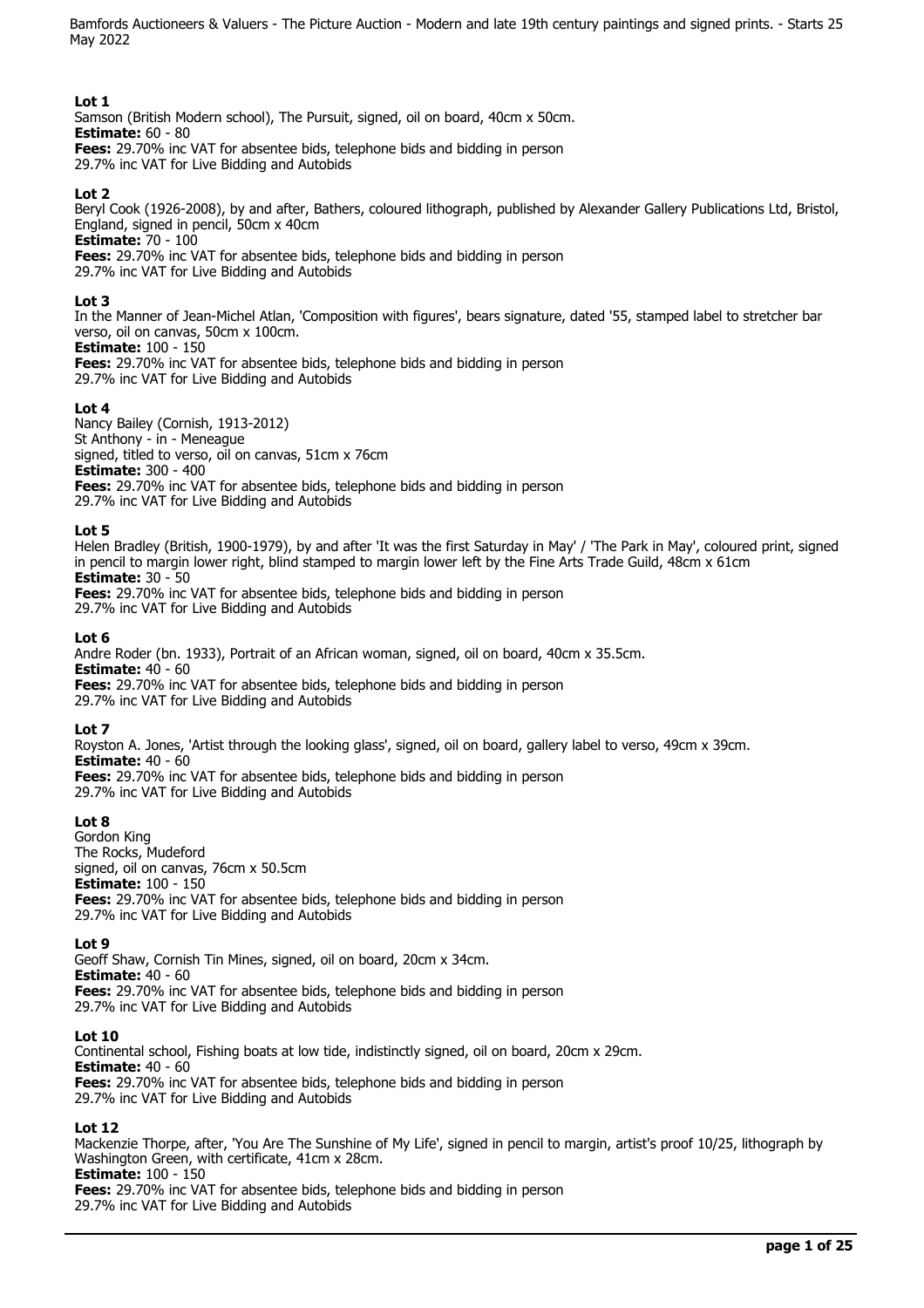## **Lot 13**

Paul Lofthouse A Pair, Venice, one signed to verso, paper labels, oils on board, 19cm x 29cm, (2). **Estimate:** 30 - 50 **Fees:** 29.70% inc VAT for absentee bids, telephone bids and bidding in person 29.7% inc VAT for Live Bidding and Autobids

## **Lot 14**

Goyo Dominguez (Bn.1960) Mugusta Pintar Flores I signed, label to verso, 27.5cm x 28.5cm **Estimate:** 100 - 200 **Fees:** 29.70% inc VAT for absentee bids, telephone bids and bidding in person 29.7% inc VAT for Live Bidding and Autobids

### **Lot 15**

Beryl Cook (1926-2008), by and after, A Sultry Afternoon, coloured lithograph, Published by Alexander Gallery Publications Ltd, Bristol, England, signed in pencil, limited edition 603/850, oval, 39cm x 50cm **Estimate:** 80 - 120

**Fees:** 29.70% inc VAT for absentee bids, telephone bids and bidding in person 29.7% inc VAT for Live Bidding and Autobids

### **Lot 16**

Constructivist school, A Farm Worker, oil on board, 36.5cm x 25.5cm. **Estimate:** 40 - 60 **Fees:** 29.70% inc VAT for absentee bids, telephone bids and bidding in person 29.7% inc VAT for Live Bidding and Autobids

### **Lot 17**

Josefina Coderch (bn 1934) 'French Riviera Ladies', signed, oil on canvas, 46cm x 55cm. **Estimate:** 100 - 150 **Fees:** 29.70% inc VAT for absentee bids, telephone bids and bidding in person 29.7% inc VAT for Live Bidding and Autobids

### **Lot 18**

Samson (British Modern school), The King moves forward one square, signed, oil on board, 59cm x 39cm. **Estimate:** 50 - 80 **Fees:** 29.70% inc VAT for absentee bids, telephone bids and bidding in person 29.7% inc VAT for Live Bidding and Autobids

## **Lot 19**

Goyo Dominguez (Bn.1960) Mugusta Pintar Flores II signed, label to verso, 27.5cm x 28.5cm **Estimate:** 100 - 200 **Fees:** 29.70% inc VAT for absentee bids, telephone bids and bidding in person 29.7% inc VAT for Live Bidding and Autobids

### **Lot 20**

Nancy Bailey (Cornish, 1913-2012) St Stevens Coombe signed, titled to verso, oil on canvas, 4cm x 60cm **Estimate:** 200 - 300 **Fees:** 29.70% inc VAT for absentee bids, telephone bids and bidding in person 29.7% inc VAT for Live Bidding and Autobids

### **Lot 21**

Tony Paul, Gulls on the Tideline, signed, oil on canvas, 46cm x 61cm. **Estimate:** 70 - 90 **Fees:** 29.70% inc VAT for absentee bids, telephone bids and bidding in person 29.7% inc VAT for Live Bidding and Autobids

### **Lot 22**

John Trickett (bn. 1952), Black Labrador puppy, Autumnal light , signed, oil on canvas, 60.5cm x 50.5cm **Estimate:** 1200 - 1500 **Fees:** 29.70% inc VAT for absentee bids, telephone bids and bidding in person 29.7% inc VAT for Live Bidding and Autobids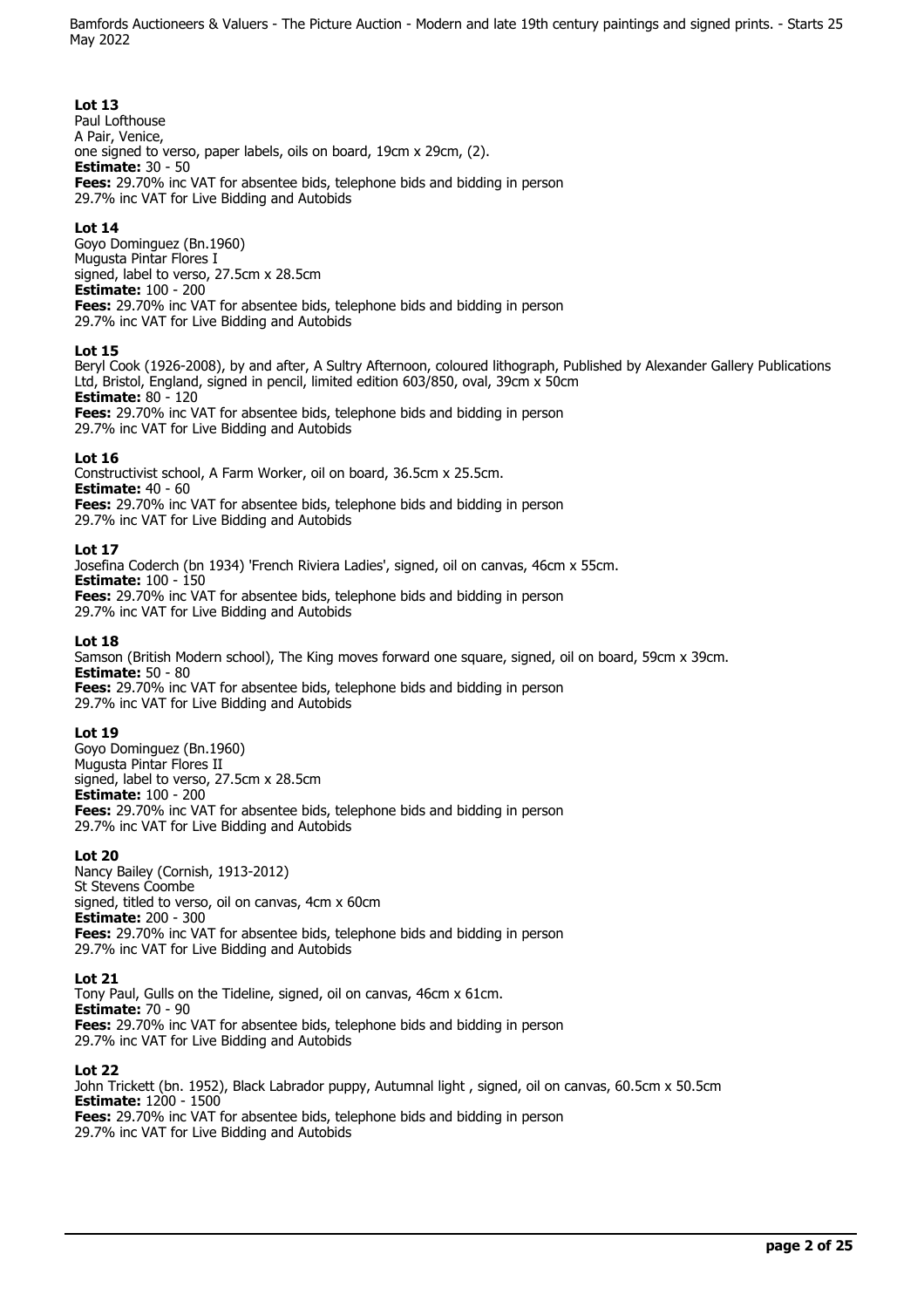## **Lot 23**

G. Villa, The Cliffs of Capri, signed, oil on board, 30cm x 24cm. **Estimate:** 40 - 60 **Fees:** 29.70% inc VAT for absentee bids, telephone bids and bidding in person 29.7% inc VAT for Live Bidding and Autobids

### **Lot 24**

In the manner of Ronald Ossary Dunlop, impressionist school, Lone Horse, oil on board, 31cm x 20cm. **Estimate:** 40 - 60 **Fees:** 29.70% inc VAT for absentee bids, telephone bids and bidding in person 29.7% inc VAT for Live Bidding and Autobids

#### **Lot 25**

Stephen Hawkins A Winter Landscape with Cattle signed, oil on canvas, 29cm x 39cm **Estimate:** 40 - 60 **Fees:** 29.70% inc VAT for absentee bids, telephone bids and bidding in person 29.7% inc VAT for Live Bidding and Autobids

#### **Lot 26**

Danielle O'Connor Akiyama (b.1957) Links of Serenity oil on canvas, signed to verso, 76cm x 150cm **Estimate:** 200 - 300 **Fees:** 29.70% inc VAT for absentee bids, telephone bids and bidding in person 29.7% inc VAT for Live Bidding and Autobids

#### **Lot 27**

Samson, (British Modern school), 'Gently the Sun drawn into the Sea', signed, oil on board, 60cm x 100cm. **Estimate:** 80 - 120 **Fees:** 29.70% inc VAT for absentee bids, telephone bids and bidding in person 29.7% inc VAT for Live Bidding and Autobids

#### **Lot 28**

Kristan Baggaley Winter Sunset, Stanage Edge 39.5cm x 50cm **Estimate:** 50 - 70 **Fees:** 29.70% inc VAT for absentee bids, telephone bids and bidding in person 29.7% inc VAT for Live Bidding and Autobids

#### **Lot 28A**

Darren Stevenson (Nottingham artist) Abstract school, 'Waves', signed, oil on canvas. **Estimate:** 30 - 50 **Fees:** 29.70% inc VAT for absentee bids, telephone bids and bidding in person 29.7% inc VAT for Live Bidding and Autobids

### **Lot 29**

Bert Broomhead, A portrait of Paivio Westerlund Knighton, signed, oil on canvas, 61cm x 40.5cm. **Estimate:** 50 - 80 **Fees:** 29.70% inc VAT for absentee bids, telephone bids and bidding in person 29.7% inc VAT for Live Bidding and Autobids

#### **Lot 30**

Mid 20th century, Modern British school, Moonlit room with figures, oil on canvas, 61cm x 76.5cm. **Estimate:** 70 - 90 **Fees:** 29.70% inc VAT for absentee bids, telephone bids and bidding in person 29.7% inc VAT for Live Bidding and Autobids

#### **Lot 31**

Paivio Westerlund Knighton (active 1968 - 1986), A Gardener's Bounty, Summer Flowers, signed with monogram, oil on canvas, 76cm x 60.5cm.

**Estimate:** 40 - 60

**Fees:** 29.70% inc VAT for absentee bids, telephone bids and bidding in person 29.7% inc VAT for Live Bidding and Autobids

### **Lot 32**

Ken Johnson (mid 20th century British school), The Blue Boat, signed, dated 1960, oil on board, label to verso, 60cm x 66cm.

#### **Estimate:** 50 - 80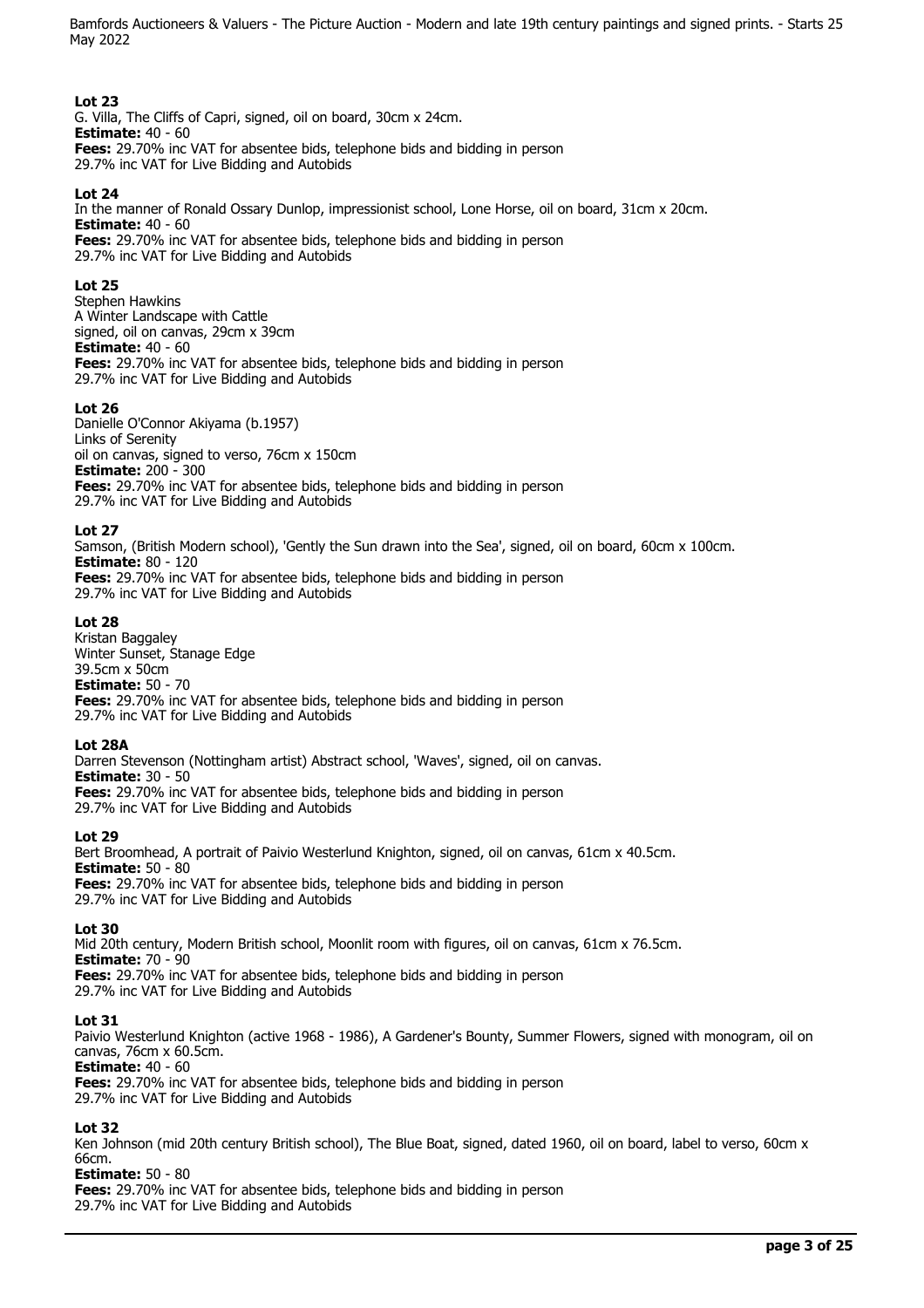## **Lot 33**

Patrick Larking, attributed to, Kippford Post Office, oil on canvas laid on board, (label to verso - sold as part of a studio contents in 1982, Christie's, South Kensington), 21cm x 27cm. **Estimate:** 60 - 80

**Fees:** 29.70% inc VAT for absentee bids, telephone bids and bidding in person 29.7% inc VAT for Live Bidding and Autobids

## **Lot 33A**

Geoff Diego Litherland (Mexican, Bn1979) Everyone is Burning Sun signed to verso, dated 2011, oil on canvas, 99cm x 140cm **Estimate:** 200 - 300 **Fees:** 29.70% inc VAT for absentee bids, telephone bids and bidding in person 29.7% inc VAT for Live Bidding and Autobids

### **Lot 34**

Jan Ferguson, Wren, fledgling to adult, four studies framed as one, signed, watercolour and gouache on paper, 19cm x 24cm.

### **Estimate:** 30 - 40

**Fees:** 29.70% inc VAT for absentee bids, telephone bids and bidding in person 29.7% inc VAT for Live Bidding and Autobids

### **Lot 35**

Salvador Dali, by and after, Inferno Chant 15, The Seducers, Le Divine Comedie Suite, woodcut, signed, in pencil, 27cm x 33cm, certificates

### **Estimate:** 200 - 300

**Fees:** 29.70% inc VAT for absentee bids, telephone bids and bidding in person 29.7% inc VAT for Live Bidding and Autobids

### **Lot 36**

Anso Weise, Lake Hintersee, signed, oil on canvas, 50.5cm x 66cm. **Estimate:** 60 - 80 **Fees:** 29.70% inc VAT for absentee bids, telephone bids and bidding in person 29.7% inc VAT for Live Bidding and Autobids

### **Lot 37**

Mangalic, Continental school, mid 20th century,

Bruges, signed, oil on canvas, 40cm x 50cm; another Paris Flower Market, indistinctly signed, 50cm x 60cm (2) **Estimate:** 40 - 60

**Fees:** 29.70% inc VAT for absentee bids, telephone bids and bidding in person 29.7% inc VAT for Live Bidding and Autobids

### **Lot 38**

Mackenzie Thorpe, Chloe, limited edition print, 513/600, signed, with certificate **Estimate:** 40 - 60 **Fees:** 29.70% inc VAT for absentee bids, telephone bids and bidding in person 29.7% inc VAT for Live Bidding and Autobids

### **Lot 39**

J. Jacquelin, after, 'Delage', an Arte Paris - Musee de l'automobilist, poster, 86cm x 63cm. **Estimate:** 40 - 60 **Fees:** 29.70% inc VAT for absentee bids, telephone bids and bidding in person 29.7% inc VAT for Live Bidding and Autobids

### **Lot 40**

William Temple Muir (fl. 1883-1907) Woodland Path signed, oil on board, 34cm x 24cm **Estimate:** 40 - 60 **Fees:** 29.70% inc VAT for absentee bids, telephone bids and bidding in person 29.7% inc VAT for Live Bidding and Autobids

### **Lot 41**

English school, in the style of Edward Seago, East Anglian waterways, oil on board, 28.5cm x 48.5cm. **Estimate:** 120 - 180 **Fees:** 29.70% inc VAT for absentee bids, telephone bids and bidding in person 29.7% inc VAT for Live Bidding and Autobids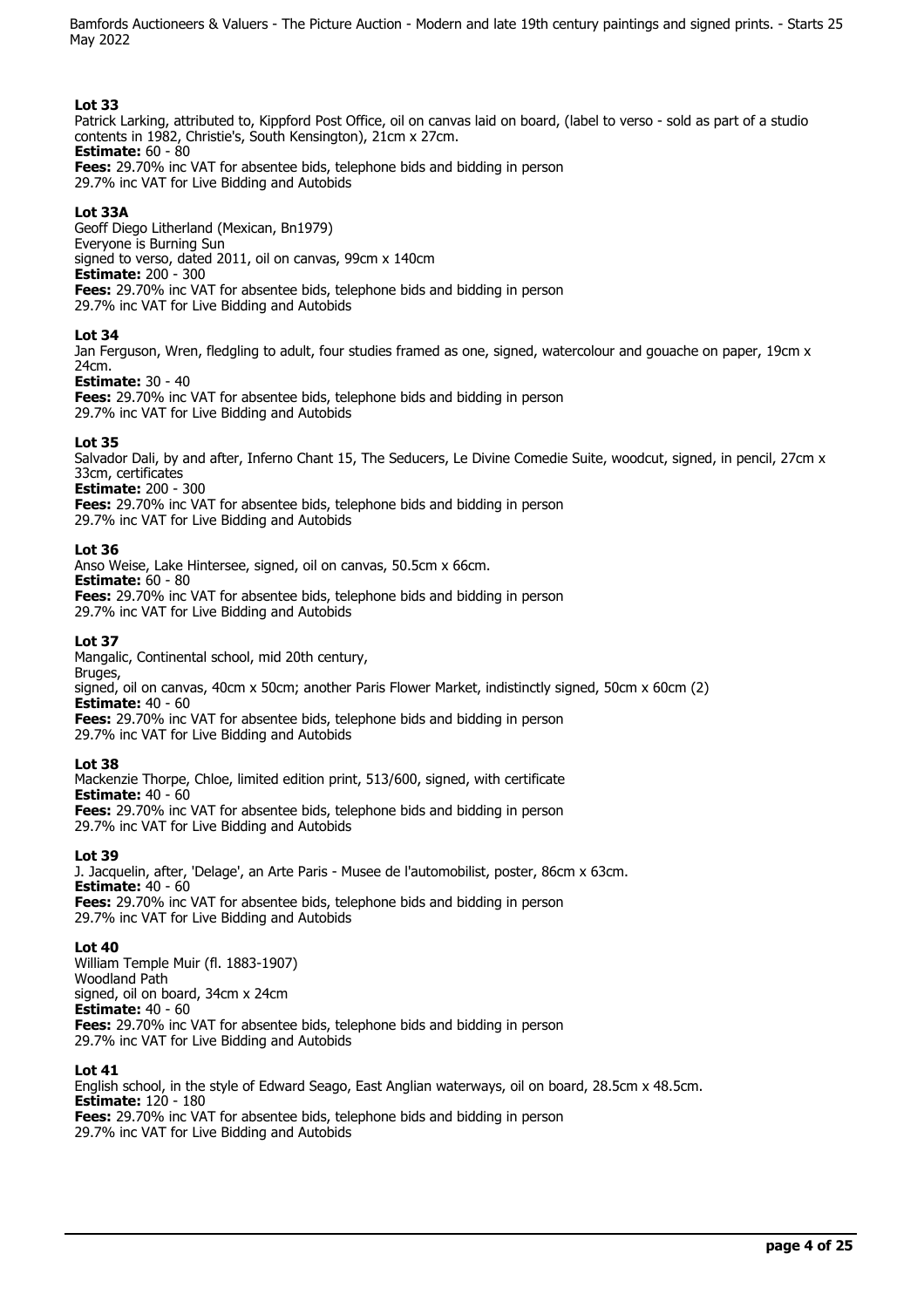## **Lot 42**

Bengt Aberg (Swedish 1941-2015) Abstract Sunset, signed bottom right, titles verso, impasto oil on canvas, 80cm x 98cm **Estimate:** 100 - 150 **Fees:** 29.70% inc VAT for absentee bids, telephone bids and bidding in person 29.7% inc VAT for Live Bidding and Autobids

## **Lot 43**

Pierre Villon (Modern school), 'Le Porter d'eau' (The Water Carrier), Pointillist composition, signed, oil on canvas laid on board, 60cm x 50cm.

**Estimate:** 50 - 80

**Fees:** 29.70% inc VAT for absentee bids, telephone bids and bidding in person 29.7% inc VAT for Live Bidding and Autobids

### **Lot 44**

Beryl Cook (1926-2008), by and after, Getting Ready, coloured lithograph, published by Alexander Gallery Publications Ltd, Bristol, England, signed in pencil, 48cm x 40cm

**Estimate:** 100 - 150

**Fees:** 29.70% inc VAT for absentee bids, telephone bids and bidding in person 29.7% inc VAT for Live Bidding and Autobids

### **Lot 45**

John Goodlad, Figures at the Quayside, signed, oil on canvas, 25.5cm x 30cm. **Estimate:** 30 - 50 **Fees:** 29.70% inc VAT for absentee bids, telephone bids and bidding in person

29.7% inc VAT for Live Bidding and Autobids

### **Lot 46**

M. J. Rendell, Early Morning Hunt, signed, oil on board, 51cm x 76.5cm **Estimate:** 60 - 100

**Fees:** 29.70% inc VAT for absentee bids, telephone bids and bidding in person 29.7% inc VAT for Live Bidding and Autobids

### **Lot 47**

M. J. Rendell, Ploughing the High Field, signed, oil on board, 51cm x 76.5cm **Estimate:** 60 - 100 **Fees:** 29.70% inc VAT for absentee bids, telephone bids and bidding in person 29.7% inc VAT for Live Bidding and Autobids

**Lot 48** 

Impressionist School, 20th century, A Vase of Peonies, oil on canvas laid onto board, 62cm x 51cm. **Estimate:** 0 - 0

**Fees:** 29.70% inc VAT for absentee bids, telephone bids and bidding in person

29.7% inc VAT for Live Bidding and Autobids

### **Lot 49**

Sheila Oliner (1930-2020), The Cellist, gouache on paper, 53cm x 49cm. **Estimate:** 80 - 120 **Fees:** 29.70% inc VAT for absentee bids, telephone bids and bidding in person 29.7% inc VAT for Live Bidding and Autobids

**Lot 50** 

Viktor Westerlund (Finnish, 20th century), Still Life study 'A Fisherman's Supper', signed with monogram V.W., dated '97, oil on board, 40cm x 54cm; two further still life studies, Paivio Westerland Knighton, each monogrammed P.K. (3). **Estimate:** 0 - 0

**Fees:** 29.70% inc VAT for absentee bids, telephone bids and bidding in person 29.7% inc VAT for Live Bidding and Autobids

### **Lot 51**

Leslie Coldrick, 'The Shack, Burwash', signed, oil on board, 50cm x 65cm. **Estimate:** 40 - 60 **Fees:** 29.70% inc VAT for absentee bids, telephone bids and bidding in person 29.7% inc VAT for Live Bidding and Autobids

### **Lot 52**

Danielle O'Connor Akiyama (b.1957) Wedding Bliss oil on canvas, signed to verso, 76cm x 150cm **Estimate:** 200 - 300 **Fees:** 29.70% inc VAT for absentee bids, telephone bids and bidding in person 29.7% inc VAT for Live Bidding and Autobids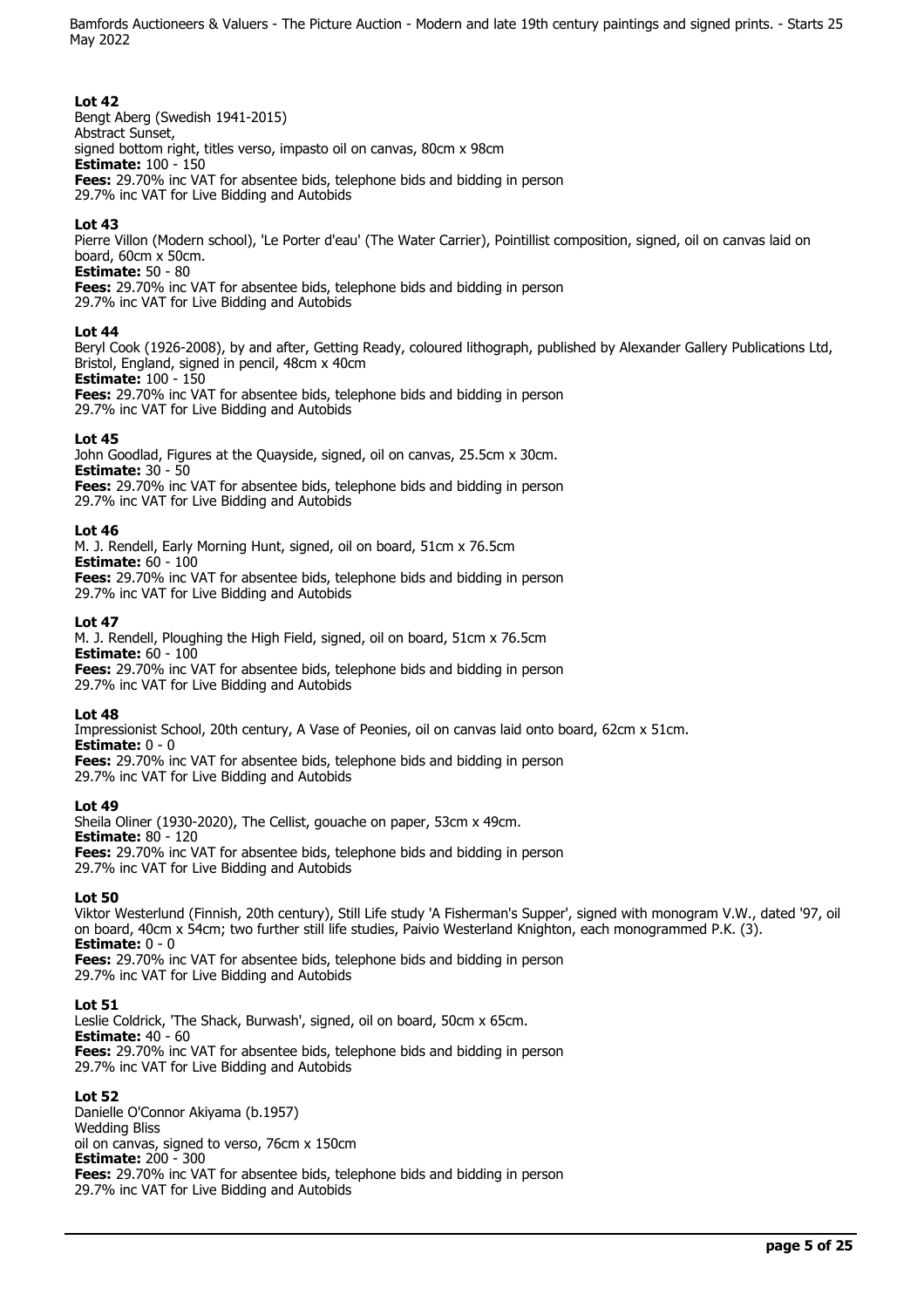## **Lot 53**

Paivio Westerlund Knighton (active 1968 - 1986), A vase of summer flowers, signed, oil on board, 61.5cm x 51.5cm. **Estimate:** 40 - 60

**Fees:** 29.70% inc VAT for absentee bids, telephone bids and bidding in person 29.7% inc VAT for Live Bidding and Autobids

### **Lot 54**

Jurgen Gorg, by and after, a pair, Ballet Dancers, signed in pencil, coloured prints, 31/120, 44cm x 34.5cm **Estimate:** 60 - 100 **Fees:** 29.70% inc VAT for absentee bids, telephone bids and bidding in person 29.7% inc VAT for Live Bidding and Autobids

### **Lot 55**

Victorian school, in the manner of John Russell, R. A., 'The Tethered Butterfly', oil on canvas, 51cmx 40cm. **Estimate:** 250 - 300

**Fees:** 29.70% inc VAT for absentee bids, telephone bids and bidding in person 29.7% inc VAT for Live Bidding and Autobids

### **Lot 56**

Bert Broomhead, Portrait of a gentleman, signed, oil on canvas, 51cm x 46cm. **Estimate:** 40 - 60 **Fees:** 29.70% inc VAT for absentee bids, telephone bids and bidding in person

29.7% inc VAT for Live Bidding and Autobids

### **Lot 57**

David Naylor, Nude study, signed, oil on canvas, 57cm x 43cm. **Estimate:** 80 - 100 **Fees:** 29.70% inc VAT for absentee bids, telephone bids and bidding in person 29.7% inc VAT for Live Bidding and Autobids

### **Lot 57A**

Ed Sellman (contemporary) Portrait of a Man signed to verso, oil on canvas, 60cm x 60cm **Estimate:** 40 - 60 **Fees:** 29.70% inc VAT for absentee bids, telephone bids and bidding in person 29.7% inc VAT for Live Bidding and Autobids

### **Lot 58**

English school, mid 20th century, 'In Grandma's Kitchen', oil on canvas, 46cm x 55.5cm. **Estimate:** 0 - 0

**Fees:** 29.70% inc VAT for absentee bids, telephone bids and bidding in person 29.7% inc VAT for Live Bidding and Autobids

## **Lot 59**

M. J. Rendell, Early morning light in the old town, signed, oil on board, 40.5cm x 51cm **Estimate:** 50 - 80 **Fees:** 29.70% inc VAT for absentee bids, telephone bids and bidding in person

29.7% inc VAT for Live Bidding and Autobids

## **Lot 60**

M. J. Rendell, 'The Industry of the River', signed, oil om board, 35cm x 50cm **Estimate:** 50 - 80

**Fees:** 29.70% inc VAT for absentee bids, telephone bids and bidding in person 29.7% inc VAT for Live Bidding and Autobids

### **Lot 61**

Nancy Bailey (Cornish, 1913-2012) Woodland Walk, Pencarrow signed, titled to verso, oil on canvas, 51cm x 76cm **Estimate:** 200 - 300 **Fees:** 29.70% inc VAT for absentee bids, telephone bids and bidding in person 29.7% inc VAT for Live Bidding and Autobids

### **Lot 62**

C. Barrett, Dawn light over the Atlantic shore, signed, oil on canvas, 50cm x 60cm. **Estimate:**  $0 - 0$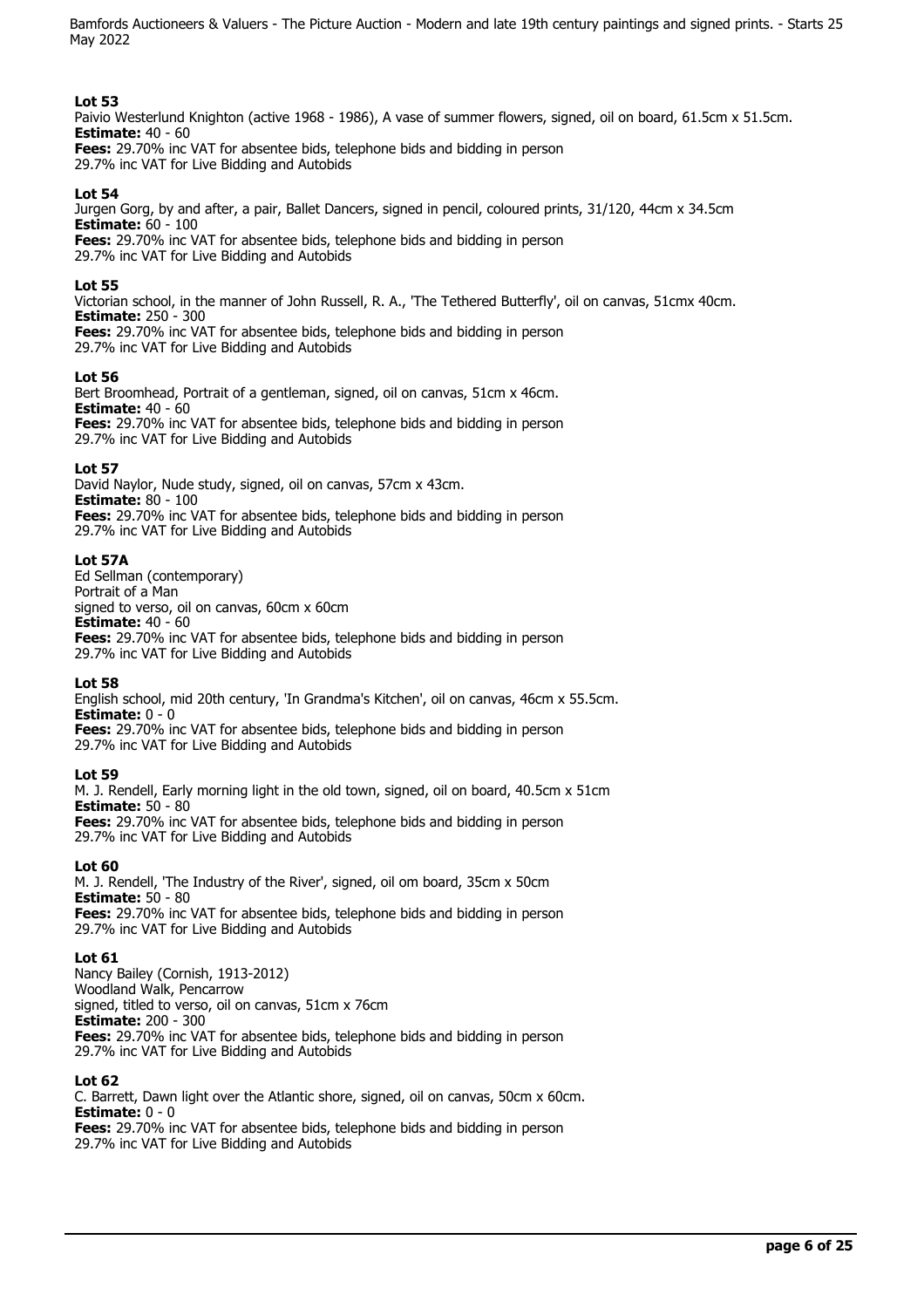## **Lot 63**

C. Barrett, Coastal Squall Cresting Waves, signed, oil on canvas, 50cm x 61cm. **Estimate:** 0 - 0

**Fees:** 29.70% inc VAT for absentee bids, telephone bids and bidding in person 29.7% inc VAT for Live Bidding and Autobids

## **Lot 64**

Samson, (British Modern school), 'Sunset on the Roof of the World', signed, ink and watercolour, 61cm x 48cm. **Estimate:** 120 - 180 **Fees:** 29.70% inc VAT for absentee bids, telephone bids and bidding in person

29.7% inc VAT for Live Bidding and Autobids

## **Lot 65**

Samson (British Modern school), Balance of Forms VII, signed, ink and watercolour, 40.5cm x 30.5cm. **Estimate:** 50 - 80

**Fees:** 29.70% inc VAT for absentee bids, telephone bids and bidding in person 29.7% inc VAT for Live Bidding and Autobids

# **Lot 66**

Alan Smith, 'Hedgerow study with a cloudy sky', signed, oil on board, 43cm x 61cm. **Estimate:** 60 - 100

**Fees:** 29.70% inc VAT for absentee bids, telephone bids and bidding in person 29.7% inc VAT for Live Bidding and Autobids

# **Lot 67**

M. J. Rendell, River with Limestone Cliffs, signed, oil on board, 40.5cm x 61.5cm **Estimate:** 50 - 80 **Fees:** 29.70% inc VAT for absentee bids, telephone bids and bidding in person

29.7% inc VAT for Live Bidding and Autobids

## **Lot 68**

Paivio Westerlund Knighton (active 1968 - 1986), Three Golden Birches, Finland, signed, oil on canvas, 46cm x 36cm, and another, similar; another, Derbyshire Farmhouse, Winter, signed, oil on board, 23cm x 25.5cm; 'Tree', signed, label to verso, dated 1965, 49cm x 23cm; etc, (5).

**Estimate:** 40 - 60

**Fees:** 29.70% inc VAT for absentee bids, telephone bids and bidding in person 29.7% inc VAT for Live Bidding and Autobids

## **Lot 69**

English school, Still life with apples, grapes, and a vase, unsigned, (purchased by the vendor from the Pat Isherwood collection, 2022), watercolour, 23cm x 25cm.

**Estimate:** 0 - 0

**Fees:** 29.70% inc VAT for absentee bids, telephone bids and bidding in person 29.7% inc VAT for Live Bidding and Autobids

## **Lot 70**

Hugh Mickley, Tall ship off the Italian coast, signed, dated '92, oil on board, 39cm x 31cm. **Estimate:** 40 - 60 **Fees:** 29.70% inc VAT for absentee bids, telephone bids and bidding in person 29.7% inc VAT for Live Bidding and Autobids

## **Lot 71**

Jurgen Gorg, by and after, Dancers, signed in pencil, coloured prints, 45/150, 44cm x 34.5cm **Estimate:** 60 - 100 **Fees:** 29.70% inc VAT for absentee bids, telephone bids and bidding in person 29.7% inc VAT for Live Bidding and Autobids

## **Lot 72**

Jérôme Bost (Bn 1942) Shepherd's Hut Aigueus, Vives Vineyard, France, signed with monogram, crayon, 46cm x 60cm **Estimate:** 40 - 60 **Fees:** 29.70% inc VAT for absentee bids, telephone bids and bidding in person 29.7% inc VAT for Live Bidding and Autobids

## **Lot 73**

Ivy Smith, by and after, Whitingham Marsh, Snow, monochrome engraving, signed and titled in pencil, 7/20. 17.5cm x 21.5cm

**Estimate:** 30 - 50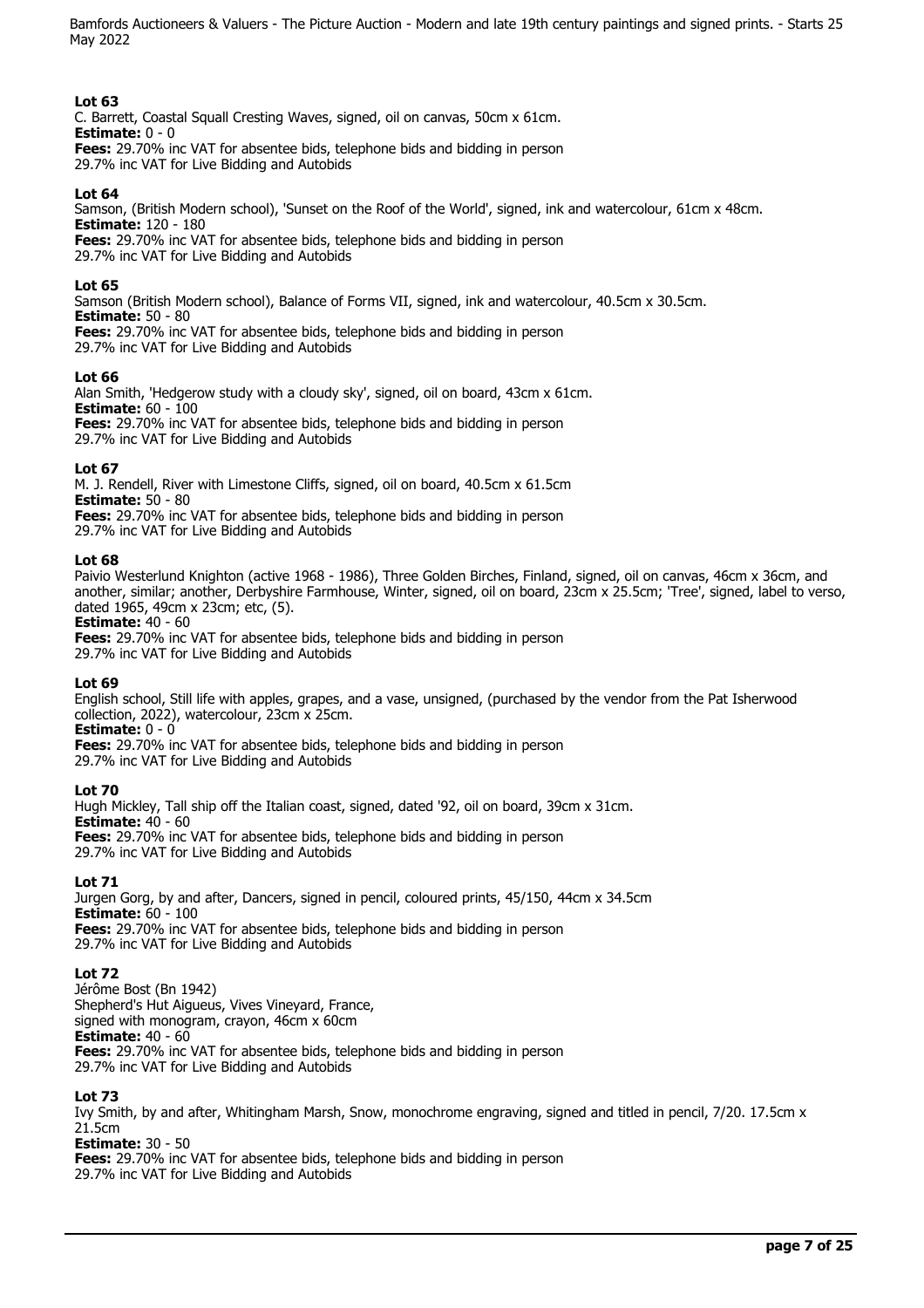### **Lot 74**

A sketch in the manner of Lucian Freud, bears signature, nude torso study, pencil sketch, 24cm x 18.5cm. **Estimate:** 40 - 60 **Fees:** 29.70% inc VAT for absentee bids, telephone bids and bidding in person 29.7% inc VAT for Live Bidding and Autobids

### **Lot 75**

Samson, Cubist Nude, signed, oil on board, 25cm x 15cm. **Estimate:** 40 - 60 **Fees:** 29.70% inc VAT for absentee bids, telephone bids and bidding in person 29.7% inc VAT for Live Bidding and Autobids

### **Lot 76**

Paivio Westerlund Knighton (active 1968 - 1986), A Summer Bouquet, signed, oil on board, 49.5cm x 57.5cm. **Estimate:** 40 - 60 **Fees:** 29.70% inc VAT for absentee bids, telephone bids and bidding in person

29.7% inc VAT for Live Bidding and Autobids

### **Lot 77**

Goyo Dominguez (Bn.1960) Bodegon signed, label to verso, 75cm x 150cm **Estimate:** 300 - 500 **Fees:** 29.70% inc VAT for absentee bids, telephone bids and bidding in person 29.7% inc VAT for Live Bidding and Autobids

### **Lot 78**

Thora Clyne (Scottish, bn. 1937), Thames Boats, oil on board, label to verso, 25cm x 31cm. **Estimate:** 40 - 60 **Fees:** 29.70% inc VAT for absentee bids, telephone bids and bidding in person 29.7% inc VAT for Live Bidding and Autobids

### **Lot 79**

Ekstrand (Swedish school), Tillhor Pedro Ahlmark, Winter in Sweden, signed, dated 1937, oil on board, label to verso, 34cm x 44cm.

**Estimate:** 40 - 60 **Fees:** 29.70% inc VAT for absentee bids, telephone bids and bidding in person 29.7% inc VAT for Live Bidding and Autobids

### **Lot 79A**

Tim Frost (Modern British school), 'New Century Pop Art' signed, acrylic on canvas, 45.5cm x 60.5cm. **Estimate:** 40 - 60 **Fees:** 29.70% inc VAT for absentee bids, telephone bids and bidding in person 29.7% inc VAT for Live Bidding and Autobids

### **Lot 80**

Juskowiak, 20th century, Les Vendanges, signed and dated 1972, signed again, inscribed with the title and artist's address 9 Rue Murat 62160 Bully-les-Mines to verso, oil on canvas, 54 x 65cm **Estimate:** 80 - 100 **Fees:** 29.70% inc VAT for absentee bids, telephone bids and bidding in person 29.7% inc VAT for Live Bidding and Autobids

### **Lot 80A**

Lora Redman (contemporary) New York Skyline signed, mixed medium, 36.5cm x 43cm **Estimate:** 30 - 50 **Fees:** 29.70% inc VAT for absentee bids, telephone bids and bidding in person 29.7% inc VAT for Live Bidding and Autobids

### **Lot 81**

Matthew Rutherford (Art From A Locked-In Mind) Boy Blue signed, acrylic on canvas, 150cm x 100cm.

Matthew suffered a traumatic brain injury in a car crash that led to aphasia and a struggle to communicate. Painting helps him to communicate his frustrations in life and allows him to vent his " Locked-In Mind". His first Art Exhibition was at the Brick Lane Gallery in 2020, followed by the Joseph Wright Museum, Derby, in 2021.

These works are being sold by Matthew to raise funds for his chosen charities, four causes that are all close to his heart. **Estimate:** 0 - 0

**Fees:** 29.70% inc VAT for absentee bids, telephone bids and bidding in person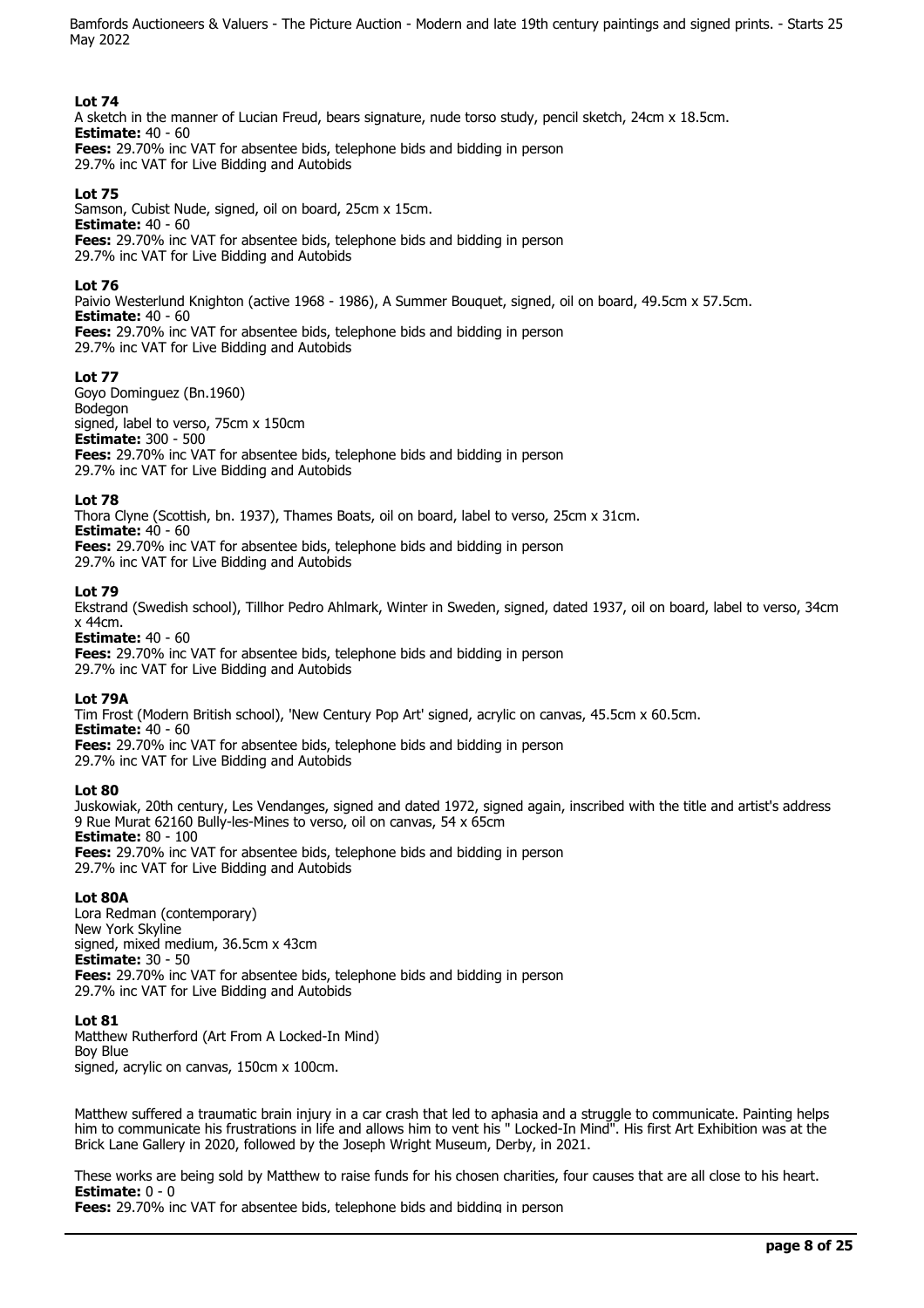29.7% inc VAT for Live Bidding and Autobids

# **Lot 82**

English School, early 20th century, 'The Cherry Tree', signed with monogram E. F., dated 1912, oil on board, 23cm x 30cm. **Estimate:** 30 - 40

**Fees:** 29.70% inc VAT for absentee bids, telephone bids and bidding in person 29.7% inc VAT for Live Bidding and Autobids

## **Lot 83**

John K James Love Cats ....! monogrammed in pencil, proof stamped, 17cm x 64cm. **Estimate:** 30 - 50 **Fees:** 29.70% inc VAT for absentee bids, telephone bids and bidding in person 29.7% inc VAT for Live Bidding and Autobids

## **Lot 84**

Michael Cook (Hallowed Art, Melbourne, Derbyshire) Just Before Dawn signed, dated '12, acrylic and oil pastel on handmade Nepalese paper, 30cm x 60cm; another Three Thorny-crowned Kings, signed, dated '15, prints mounted as one, each 19cm x 14cm (2) **Estimate:** 60 - 100 **Fees:** 29.70% inc VAT for absentee bids, telephone bids and bidding in person 29.7% inc VAT for Live Bidding and Autobids

### **Lot 85**

Georgia Ducca, What A Find, limited edition print, 100/500, signed; another Catch of the Day, 51/500, signed (2) **Estimate:** 40 - 60

**Fees:** 29.70% inc VAT for absentee bids, telephone bids and bidding in person

29.7% inc VAT for Live Bidding and Autobids

### **Lot 86**

Michael Vickers, Tiger, in Bandhavgarh National Park, Madreya Pradesh, India, coloured photograph, 36cm x 54cm' others (3)

**Estimate:** 0 - 0

**Fees:** 29.70% inc VAT for absentee bids, telephone bids and bidding in person 29.7% inc VAT for Live Bidding and Autobids

## **Lot 87**

Victorian school, Study of a nude lady, signed with monogram G. H., dated 1898, red chalk, 56cm x 34cm. **Estimate:** 60 - 80 **Fees:** 29.70% inc VAT for absentee bids, telephone bids and bidding in person

29.7% inc VAT for Live Bidding and Autobids

## **Lot 88**

Impressionist school, in the manner of Donald Ossary Dunlop, Mill Houses by the Moor, oil on board, 23.5cm x 31cm. **Estimate:** 40 - 60

**Fees:** 29.70% inc VAT for absentee bids, telephone bids and bidding in person 29.7% inc VAT for Live Bidding and Autobids

## **Lot 89**

English School (late 19th century) A Lowland River monogrammed A M S, watercolour, 21cm x 37.5cm **Estimate:** 30 - 40 **Fees:** 29.70% inc VAT for absentee bids, telephone bids and bidding in person 29.7% inc VAT for Live Bidding and Autobids

### **Lot 90**

Paivio Westerlund Knighton, Self-Portrait, unfinished, oil on canvas, 62cm x 46cm; another two self-portraits, preparatory studies, pastel, (3).

**Estimate:** 0 - 0

**Fees:** 29.70% inc VAT for absentee bids, telephone bids and bidding in person 29.7% inc VAT for Live Bidding and Autobids

### **Lot 91**

Thomas O'Donnell (Irish school), Portrait of a boy, signed, oil on board, 27cm x 19cm. **Estimate:** 40 - 60 **Fees:** 29.70% inc VAT for absentee bids, telephone bids and bidding in person 29.7% inc VAT for Live Bidding and Autobids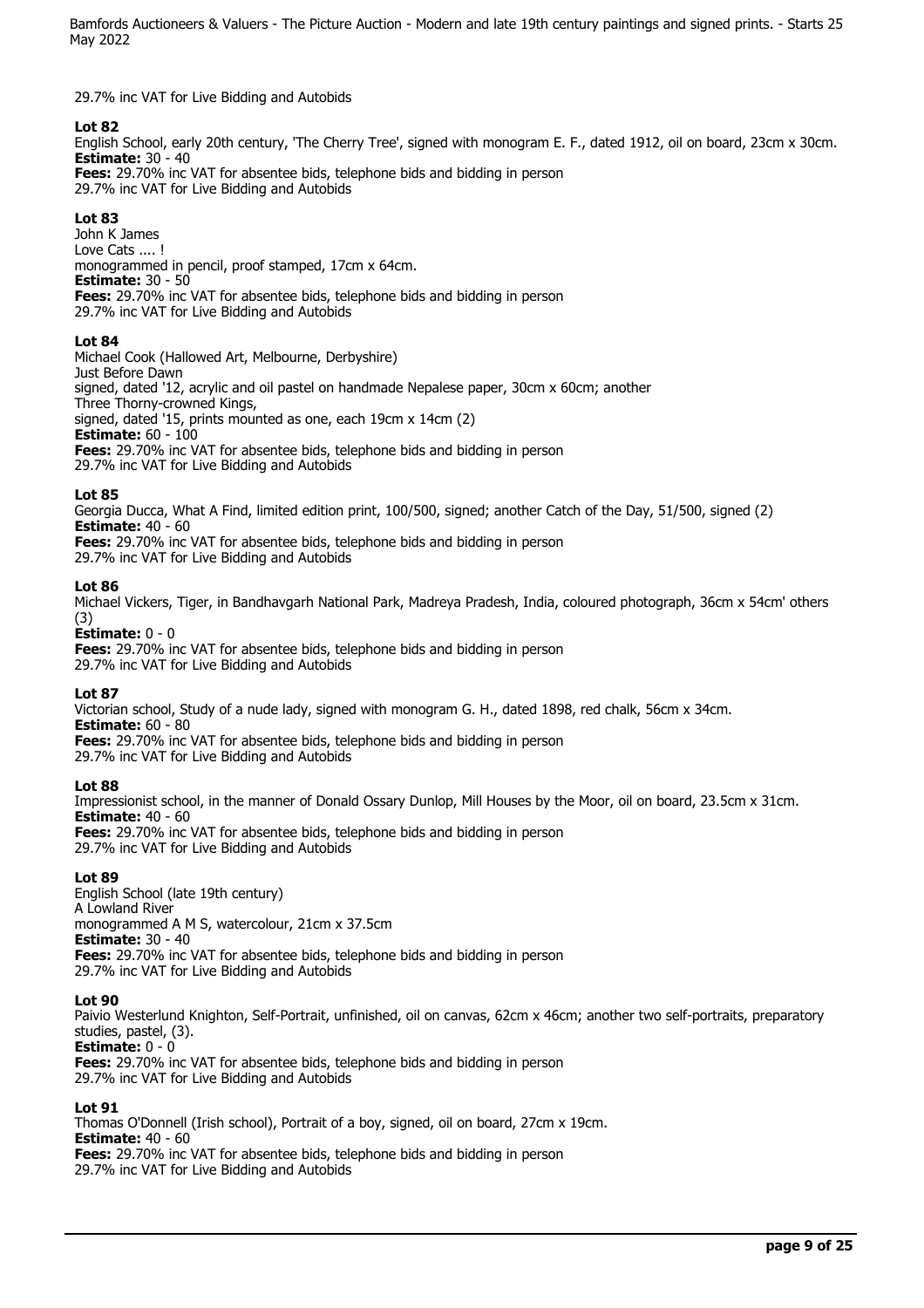## **Lot 92**

Paivio Westerlund Knighton (active 1968 - 1986), Portrait of a young man, signed, dated '60 to verso, oil on board, 38.5cm x 30cm; another, by the same artist, Portrait, signed, oil on canvas, 61cm x 51cm, (2). **Estimate:** 40 - 60

**Fees:** 29.70% inc VAT for absentee bids, telephone bids and bidding in person 29.7% inc VAT for Live Bidding and Autobids

## **Lot 93**

Elan Robertson, mid 20th century English school, 'The Blue Ball', signed with monogram, pastel, 44cm x 28cm. **Estimate:** 40 - 60

**Fees:** 29.70% inc VAT for absentee bids, telephone bids and bidding in person 29.7% inc VAT for Live Bidding and Autobids

### **Lot 94**

Ernest Risse (France 1921-2003), La Corrida, signed, dated '57, oil on canvas, 33cm x 41cm. **Estimate:** 50 - 70

**Fees:** 29.70% inc VAT for absentee bids, telephone bids and bidding in person 29.7% inc VAT for Live Bidding and Autobids

### **Lot 95**

Samson, Abstract composition 'Orchestra of colour and form', signed, oil on board, 34.5cm x 30.5cm. **Estimate:** 40 - 60 **Fees:** 29.70% inc VAT for absentee bids, telephone bids and bidding in person 29.7% inc VAT for Live Bidding and Autobids

### **Lot 96**

C. C. McDowell, Summer Melody, signed and titled to verso, oil on board, 30cm x 31cm; another, impressionist school, Tree in Blossom, oil on board, 26cm x 31.5cm, (2).

**Estimate:** 30 - 50 **Fees:** 29.70% inc VAT for absentee bids, telephone bids and bidding in person

29.7% inc VAT for Live Bidding and Autobids

### **Lot 97**

Samson, Cyclops, signed, pen and ink, 37.5cm x 25.5cm. **Estimate:** 40 - 60 **Fees:** 29.70% inc VAT for absentee bids, telephone bids and bidding in person 29.7% inc VAT for Live Bidding and Autobids

### **Lot 98**

British Modern school, a set of seven abstract compositions, with boats, oil on paper, 20cm x 26cm, (7). **Estimate:** 80 - 120 **Fees:** 29.70% inc VAT for absentee bids, telephone bids and bidding in person 29.7% inc VAT for Live Bidding and Autobids

### **Lot 99**

John Cooke, a pair, Peak District Farmhouse, and Stone-walled field, signed, gouache, 21cm x 28.5cm, (2). **Estimate:** 30 - 50 **Fees:** 29.70% inc VAT for absentee bids, telephone bids and bidding in person 29.7% inc VAT for Live Bidding and Autobids

## **Lot 100**

Matthew Rutherford (Art From A Locked-In Mind) **Superbird** signed, acrylic on canvas, 81cm x 102cm

Matthew suffered a traumatic brain injury in a car crash that led to aphasia and a struggle to communicate. Painting helps him to communicate his frustrations in life and allows him to vent his " Locked-In Mind". His first Art Exhibition was at the Brick Lane Gallery in 2020, followed by the Joseph Wright Museum, Derby, in 2021.

These works are being sold by Matthew to raise funds for his chosen charities, four causes that are all close to his heart. **Estimate:** 0 - 0

**Fees:** 29.70% inc VAT for absentee bids, telephone bids and bidding in person 29.7% inc VAT for Live Bidding and Autobids

### **Lot 100A**

Tim Frost (Modern British school), 'Interstellar Clouds', signed, acrylic on canvas, 46cm x 61cm. **Estimate:** 40 - 60 **Fees:** 29.70% inc VAT for absentee bids, telephone bids and bidding in person 29.7% inc VAT for Live Bidding and Autobids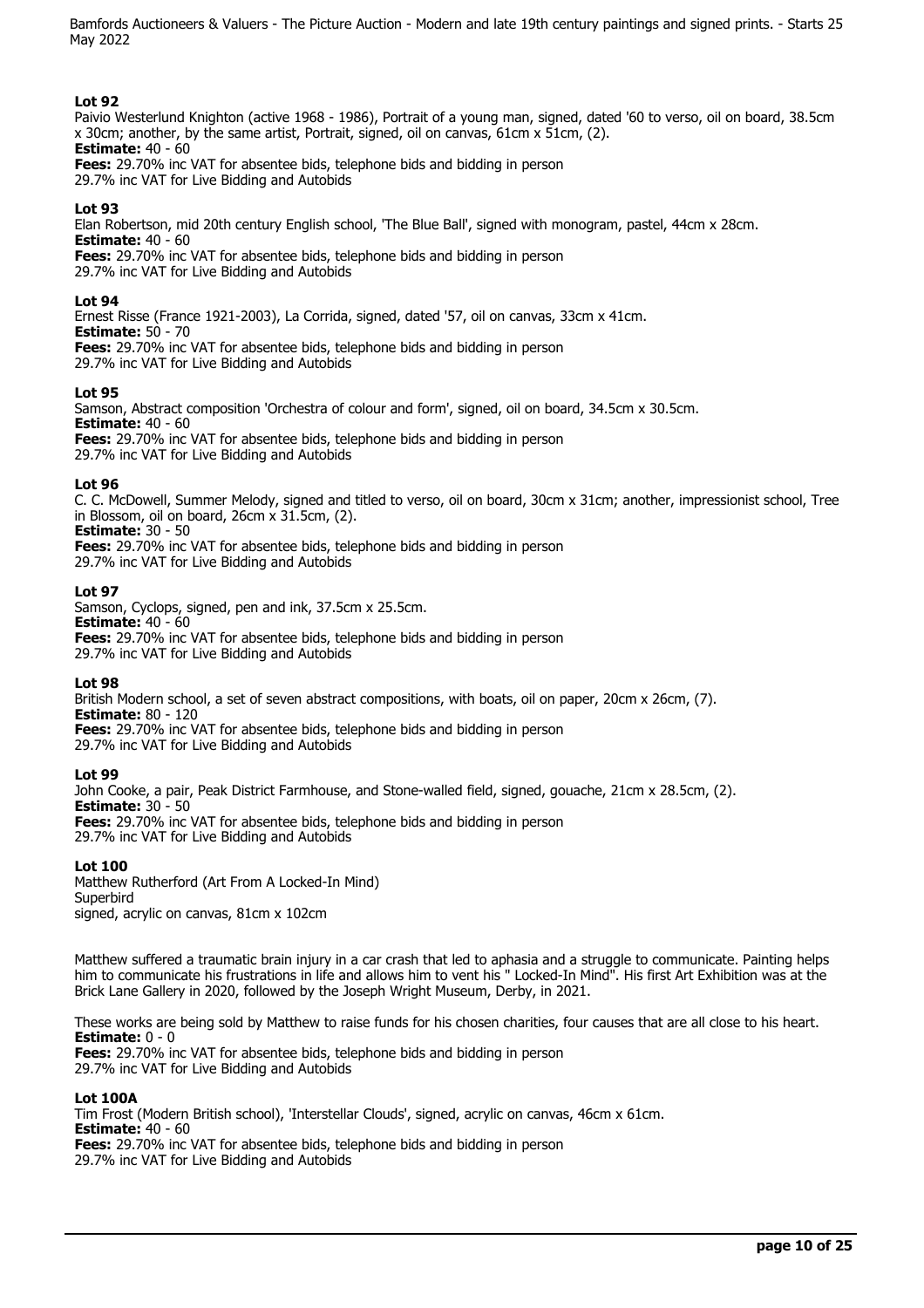### **Lot 101**

Matthew Rutherford (Art From A Locked-In Mind) Yellow Finch signed, acrylic on canvas, 102cm x 81cm

Matthew suffered a traumatic brain injury in a car crash that led to aphasia and a struggle to communicate. Painting helps him to communicate his frustrations in life and allows him to vent his " Locked-In Mind". His first Art Exhibition was at the Brick Lane Gallery in 2020, followed by the Joseph Wright Museum, Derby, in 2021.

These works are being sold by Matthew to raise funds for his chosen charities, four causes that are all close to his heart. **Estimate:** 0 - 0

**Fees:** 29.70% inc VAT for absentee bids, telephone bids and bidding in person 29.7% inc VAT for Live Bidding and Autobids

### **Lot 102**

Matthew Rutherford (Art From A Locked-In Mind) Mary Mother and Child signed, acrylic on canvas, 81cm x 102cm

Matthew suffered a traumatic brain injury in a car crash that led to aphasia and a struggle to communicate. Painting helps him to communicate his frustrations in life and allows him to vent his " Locked-In Mind". His first Art Exhibition was at the Brick Lane Gallery in 2020, followed by the Joseph Wright Museum, Derby, in 2021.

These works are being sold by Matthew to raise funds for his chosen charities, four causes that are all close to his heart. **Estimate:** 0 - 0

**Fees:** 29.70% inc VAT for absentee bids, telephone bids and bidding in person 29.7% inc VAT for Live Bidding and Autobids

### **Lot 103**

Bengt Aberg (Swedish 1941-2015) Abstract, Offer Platsen signed bottom right, titles verso, impasto oil on canvas, 83cm x 89cm **Estimate:** 100 - 150 **Fees:** 29.70% inc VAT for absentee bids, telephone bids and bidding in person 29.7% inc VAT for Live Bidding and Autobids

### **Lot 104**

Modern British school, London, Abstracted skyline, signed with monogram R. R., oil on board, 29.5cm x 60cm. **Estimate:** 40 - 60 **Fees:** 29.70% inc VAT for absentee bids, telephone bids and bidding in person

29.7% inc VAT for Live Bidding and Autobids

## **Lot 105**

Kip Combes (father of Richard Combes) A pair, The Yorkshire Moors signed, oils on canvas, 61cm x 91cm **Estimate:** 100 - 150 **Fees:** 29.70% inc VAT for absentee bids, telephone bids and bidding in person 29.7% inc VAT for Live Bidding and Autobids

## **Lot 106**

Kip Combes (father of Richard Combes) Kirkstone Pass signed, titled in biro to verso, dated 2007, oil on canvas, 46cm x61cm; two others smaller, On The Trent Littleborough and Lincoln Cathedral (3) **Estimate:** 60 - 100 **Fees:** 29.70% inc VAT for absentee bids, telephone bids and bidding in person 29.7% inc VAT for Live Bidding and Autobids

# **Lot 107**

Lindsey Leeks (comtemporary) Pennine Farm signed, titled to verso, paper label, mixed media, 25cm x 25cm; another Bridge House, Ambleside signed, titled to verso, paper label, 34cm x 16cm (2) **Estimate:** 40 - 60 **Fees:** 29.70% inc VAT for absentee bids, telephone bids and bidding in person 29.7% inc VAT for Live Bidding and Autobids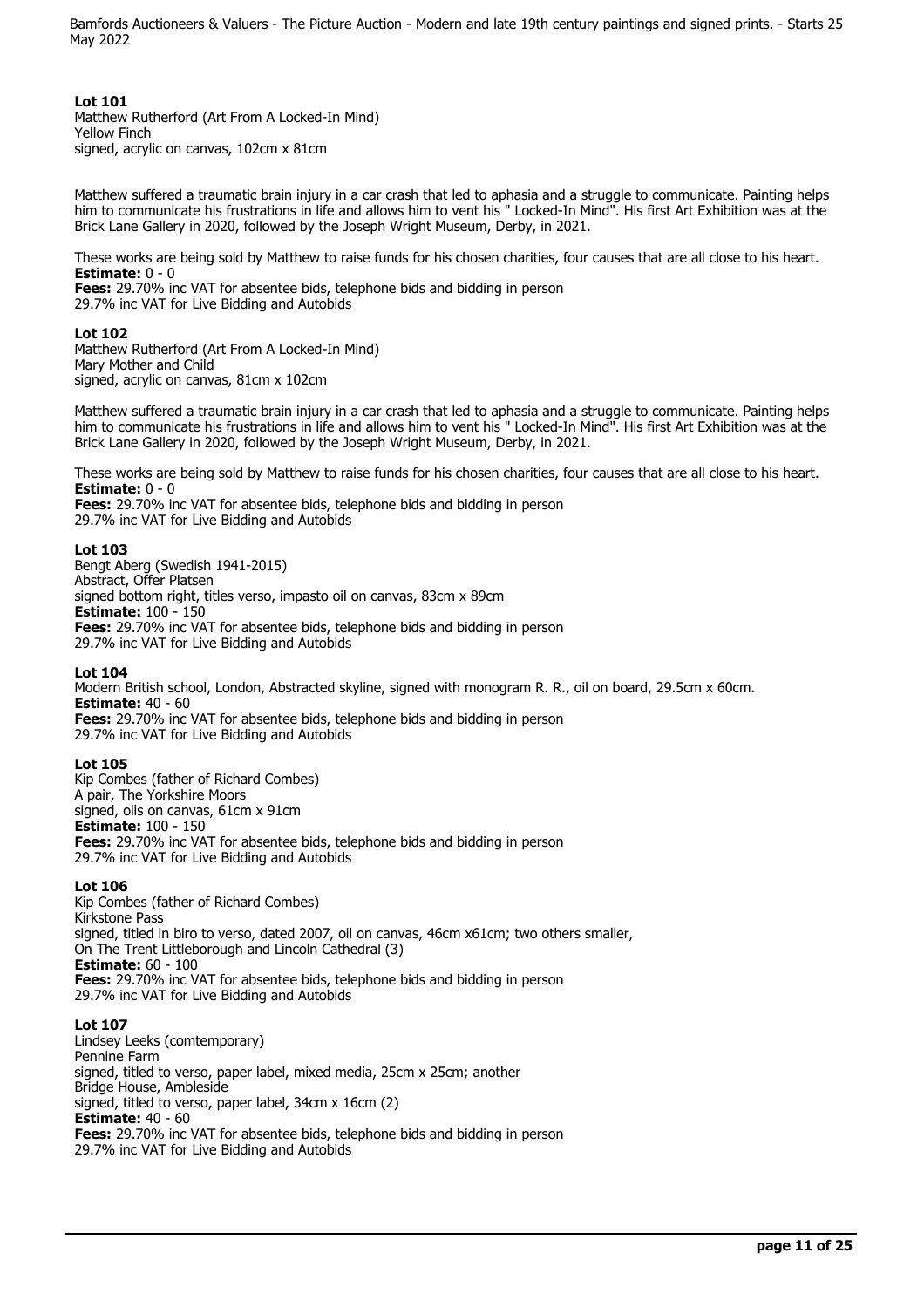## **Lot 108**

Peter Newcombe (b. 1943) Evening At Blisworth signed, dated 1970, titled to verso, watercolour, 25cm x 35cm; another Maidford signed, dated 1969, pen and ink, 21.5cm x 29cm (2) **Estimate:** 50 - 80 **Fees:** 29.70% inc VAT for absentee bids, telephone bids and bidding in person 29.7% inc VAT for Live Bidding and Autobids

## **Lot 109**

Samson (British Modern school), Itinerant King, signed, oil on canvas, 50.5cm x 40cm. **Estimate:** 60 - 80 **Fees:** 29.70% inc VAT for absentee bids, telephone bids and bidding in person 29.7% inc VAT for Live Bidding and Autobids

### **Lot 110**

English school, Terrier, indistinctly signed, dated 1934, oil on canvas, 23cm x 18cm. **Estimate:** 40 - 60 **Fees:** 29.70% inc VAT for absentee bids, telephone bids and bidding in person 29.7% inc VAT for Live Bidding and Autobids

### **Lot 111**

John Boyd, Figures in the park, impressionist sketches, signed in pencil, oil on board, 16cm x 23cm. **Estimate:** 40 - 60 **Fees:** 29.70% inc VAT for absentee bids, telephone bids and bidding in person

29.7% inc VAT for Live Bidding and Autobids

### **Lot 111A**

Gary Thomas (contemporary) A set of four, Abstract, Contrast, What Lies Beneath, Pressure and Emerging signed and titled to verso, acrylic, 30cm square **Estimate:** 40 - 60 **Fees:** 29.70% inc VAT for absentee bids, telephone bids and bidding in person 29.7% inc VAT for Live Bidding and Autobids

### **Lot 112**

Frederick French, Portrait of a Dog, 'Clyde', signed, dated 1896, oil on canvas, 20.5cm x 25.5cm. **Estimate:** 60 - 80 **Fees:** 29.70% inc VAT for absentee bids, telephone bids and bidding in person 29.7% inc VAT for Live Bidding and Autobids

### **Lot 113**

Michael Crawley Gypsy Life, A Day at the Races signed, watercolour, 32cm x 43cm **Estimate:** 30 - 40 **Fees:** 29.70% inc VAT for absentee bids, telephone bids and bidding in person 29.7% inc VAT for Live Bidding and Autobids

## **Lot 114**

Michael Crawley Darley Park, Winter Morning, Derby signed, watercolour, 29cm x 20cm; another Misty Morning, Allestree Park, Derby signed, watercolour, 30cm x 22cm (2) **Estimate:** 50 - 70 **Fees:** 29.70% inc VAT for absentee bids, telephone bids and bidding in person 29.7% inc VAT for Live Bidding and Autobids

### **Lot 115**

Paivio Westerlund Knighton (active 1968 - 1986), Portrait of an Officer, dated July '61 to verso, oil on canvas, 40.5cm x 30.5cm; three further portraits, monogrammed P.K.W. (4). **Estimate:** 40 - 60 **Fees:** 29.70% inc VAT for absentee bids, telephone bids and bidding in person 29.7% inc VAT for Live Bidding and Autobids

### **Lot 115A**

Tim Frost (Modern British school), 'Golden Pearls', signed, acrylic on canvas, 40cm x 50cm. **Estimate:** 40 - 60 **Fees:** 29.70% inc VAT for absentee bids, telephone bids and bidding in person 29.7% inc VAT for Live Bidding and Autobids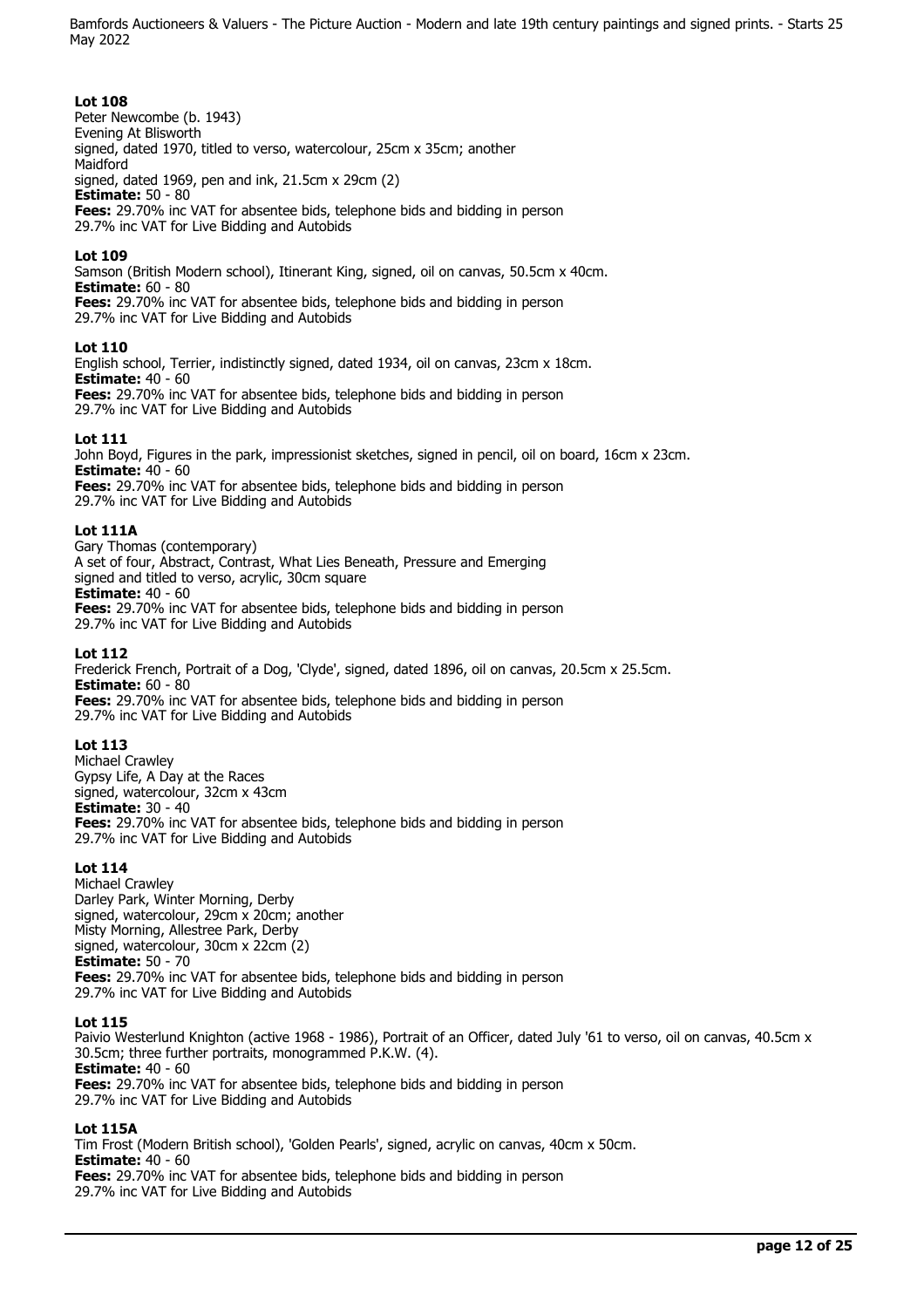## **Lot 116**

M. J. Rendell, High Street, signed, oil on board, 40cm x 51cm **Estimate:** 50 - 80 **Fees:** 29.70% inc VAT for absentee bids, telephone bids and bidding in person

29.7% inc VAT for Live Bidding and Autobids

# **Lot 117**

English school, The new toy, oil on canvas laid on board, 41cm x 33cm. **Estimate:** 40 - 60 **Fees:** 29.70% inc VAT for absentee bids, telephone bids and bidding in person 29.7% inc VAT for Live Bidding and Autobids

## **Lot 118**

Harriet Bright, A Fox and her cub, signed, oil on board, 34cm x 43cm. **Estimate:** 40 - 60 **Fees:** 29.70% inc VAT for absentee bids, telephone bids and bidding in person 29.7% inc VAT for Live Bidding and Autobids

## **Lot 119**

Harriet Bright, Tabitha's favourite sleeping place, signed, oil on board, 26cm x 31cm. **Estimate:** 40 - 60

**Fees:** 29.70% inc VAT for absentee bids, telephone bids and bidding in person 29.7% inc VAT for Live Bidding and Autobids

## **Lot 120**

Philip Scott, Estuary at low tide, signed, oil on board, 34cm x 44cm. **Estimate:** 0 - 0 **Fees:** 29.70% inc VAT for absentee bids, telephone bids and bidding in person 29.7% inc VAT for Live Bidding and Autobids

## **Lot 120A**

Duncan Palmar (second-half, 20th century) Ploughing, Near Bently signed and dated 87, titled to verso, oil on canvas, 56cm x 36cm **Estimate:** 40 - 60 **Fees:** 29.70% inc VAT for absentee bids, telephone bids and bidding in person 29.7% inc VAT for Live Bidding and Autobids

## **Lot 121**

Antonio Bazza, Italian Fisherman heading out at dawn, signed, oil on board, 21.5cm x 27.5cm. **Estimate:** 40 - 60

**Fees:** 29.70% inc VAT for absentee bids, telephone bids and bidding in person 29.7% inc VAT for Live Bidding and Autobids

## **Lot 122**

Banksy, Welcome Mat, Gross Domestic Product, boxed. **Estimate:** 600 - 800 **Fees:** 29.70% inc VAT for absentee bids, telephone bids and bidding in person 29.7% inc VAT for Live Bidding and Autobids

## **Lot 123**

Marjorie Hunt, The Tournament, signed, oil on board, exhibition label to verso, 60cm x 45cm. **Estimate:** 40 - 60

**Fees:** 29.70% inc VAT for absentee bids, telephone bids and bidding in person 29.7% inc VAT for Live Bidding and Autobids

## **Lot 124**

Sutherland, 'In the studio, study of a seated nude', signed, charcoal sketch, 52cm x 38cm. **Estimate:** 40 - 60 **Fees:** 29.70% inc VAT for absentee bids, telephone bids and bidding in person 29.7% inc VAT for Live Bidding and Autobids

## **Lot 124A**

James Wright, The Red Farm Wagon, signed, titled to verso, oil on canvas, 50cm x 75cm **Estimate:** 60 - 100 **Fees:** 29.70% inc VAT for absentee bids, telephone bids and bidding in person 29.7% inc VAT for Live Bidding and Autobids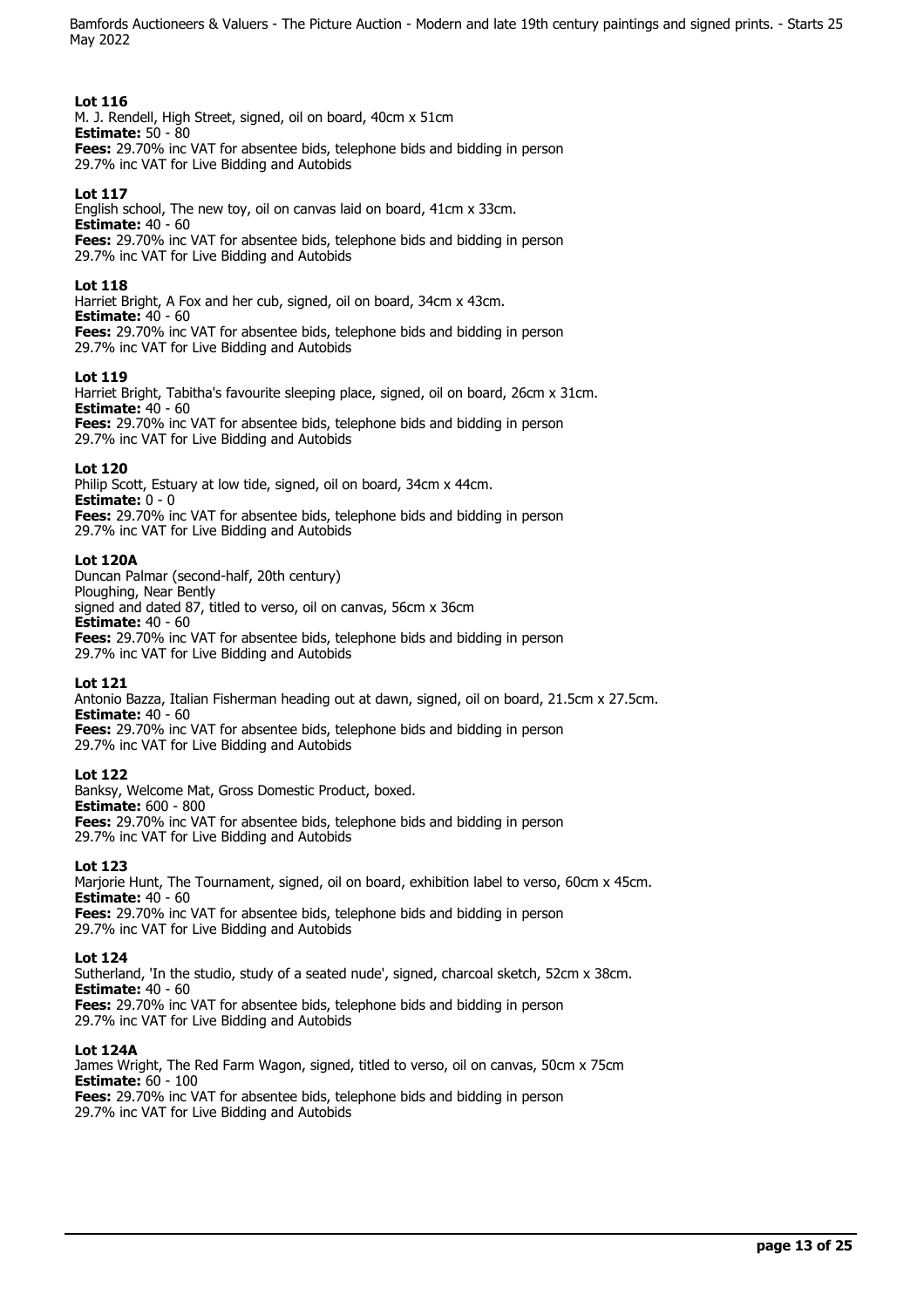## **Lot 125**

Charles Lodder (late 19th century), a set of five framed as one - Yachts on serene waters, each signed and titled to verso, oils on board, 12cm x 19cm (39cm x 74cm overall). **Estimate:** 120 - 150 **Fees:** 29.70% inc VAT for absentee bids, telephone bids and bidding in person 29.7% inc VAT for Live Bidding and Autobids

## **Lot 126**

Oriental school, a pair of lacquer work panels, birds amongst foliage, each measuring 61cm x 41.5cm, (2). **Estimate:** 0 - 0 **Fees:** 29.70% inc VAT for absentee bids, telephone bids and bidding in person 29.7% inc VAT for Live Bidding and Autobids

**Lot 127** 

Michael Crawley Winter Climb, Cuillins, Isle of Skye signed, watercolour, 30cm x 34.5cm; another Icy Track signed, watercolour, 21cm x 32cm (2) **Estimate:** 40 - 60 **Fees:** 29.70% inc VAT for absentee bids, telephone bids and bidding in person 29.7% inc VAT for Live Bidding and Autobids

### **Lot 128**

Jozsef Molnar (Bn. 1939) Still Life of Ripe Fruit on a Gilt Comport signed, oil on canvas, 49cm x 59cm **Estimate:** 60 - 100 **Fees:** 29.70% inc VAT for absentee bids, telephone bids and bidding in person 29.7% inc VAT for Live Bidding and Autobids

### **Lot 129**

Gordon King, by and after, lady with black cat, coloured print, signed in pencil to margin, 436/850, 46cm x 33cm; another, larger, unsigned. (2)

**Estimate:**  $0 - 0$ 

**Fees:** 29.70% inc VAT for absentee bids, telephone bids and bidding in person 29.7% inc VAT for Live Bidding and Autobids

### **Lot 130**

Nancy Hanna, Bridge over the Canal, signed, oil on canvas, 44cm x 54cm. **Estimate:** 40 - 60 **Fees:** 29.70% inc VAT for absentee bids, telephone bids and bidding in person 29.7% inc VAT for Live Bidding and Autobids

### **Lot 131**

Kevin Blackham, by and after, L'architecture I, signed in pencil, 50cm x 34cm **Estimate:** 30 - 40 **Fees:** 29.70% inc VAT for absentee bids, telephone bids and bidding in person 29.7% inc VAT for Live Bidding and Autobids

### **Lot 132**

Leta Nicholson, 'Tranquility, Birdham Pool', signed, oil on board, 35cm x 45cm. **Estimate:** 40 - 60 **Fees:** 29.70% inc VAT for absentee bids, telephone bids and bidding in person 29.7% inc VAT for Live Bidding and Autobids

### **Lot 132A**

Bob Hardgate (contemporary) Storm initials, dated 16, collage and acrylic, 30cm square **Estimate:** 30 - 50 **Fees:** 29.70% inc VAT for absentee bids, telephone bids and bidding in person 29.7% inc VAT for Live Bidding and Autobids

## **Lot 133**

In the manner of Ronald Ossary Dunlop, Figure seated below a tree, an impression, oil on board, 37cm x 28cm. **Estimate:** 60 - 80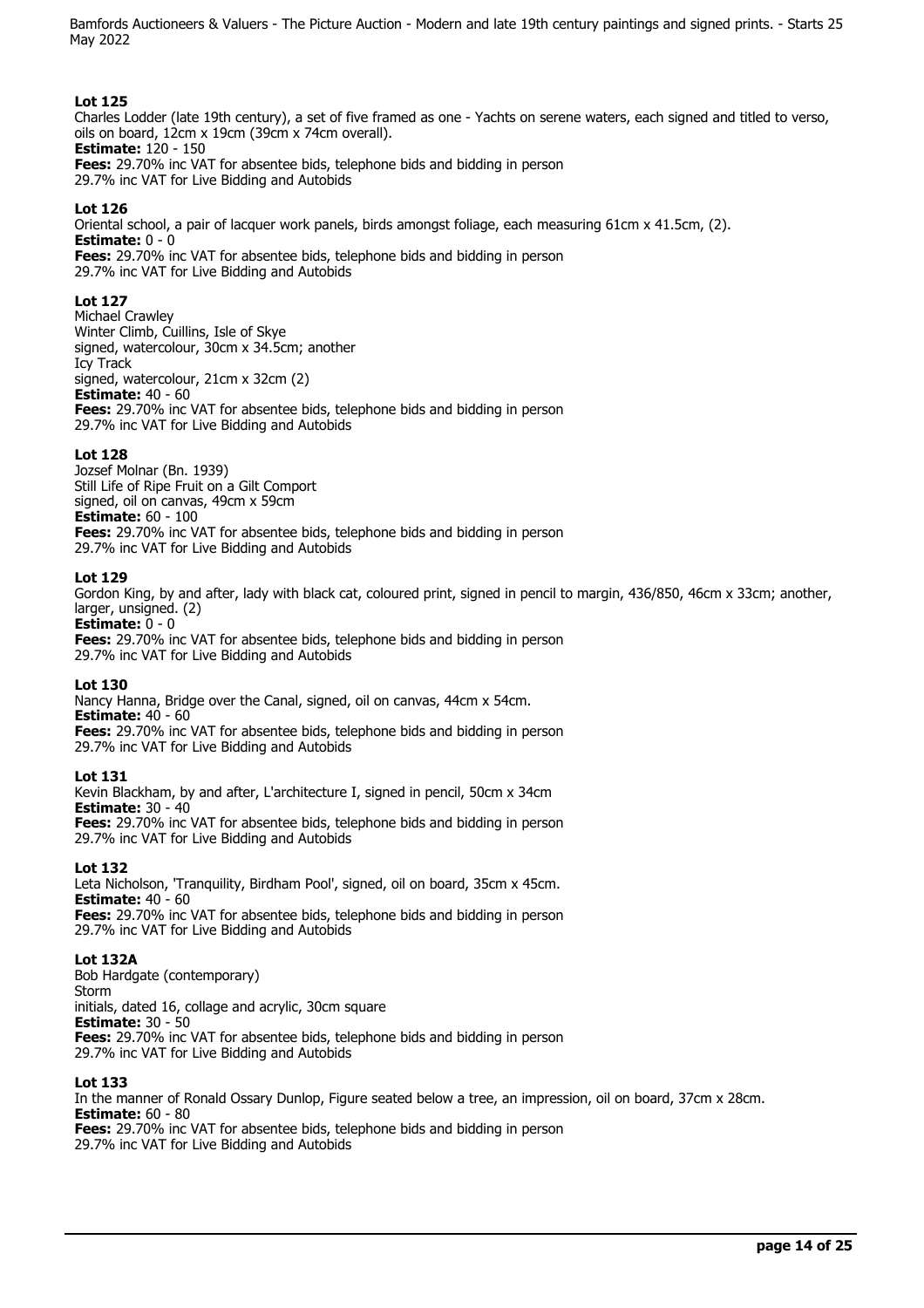## **Lot 134**

Jordi Nunez Segura (b 1932), The Royal Oak, Old Brampton, Derbyshire, signed, dated 83, oil on canvas, 60cm x 72cm **Estimate:** 40 - 60 **Fees:** 29.70% inc VAT for absentee bids, telephone bids and bidding in person

29.7% inc VAT for Live Bidding and Autobids

## **Lot 135**

Impressionist school, early to mid 20th century, Portrait of a Fisherman, indistinctly signed, oil on panel, 46cm x 31.5cm. **Estimate:** 40 - 60 **Fees:** 29.70% inc VAT for absentee bids, telephone bids and bidding in person

29.7% inc VAT for Live Bidding and Autobids

### **Lot 136**

Alfred Rankley (1819-1872) attributed to, 'The dejected suitor', oil on canvas, attribution and title to plaque on frame, 25.5cm x 30.5cm. **Estimate:** 120 - 150

**Fees:** 29.70% inc VAT for absentee bids, telephone bids and bidding in person 29.7% inc VAT for Live Bidding and Autobids

### **Lot 137**

Michael Crawley A Strong So'Wester signed, watercolour, 28cm x44cm; another Marsamxett Harbour, Valetta, Malta signed, watercolour, 20.5cm x 28cm (2) **Estimate:** 40 - 60 **Fees:** 29.70% inc VAT for absentee bids, telephone bids and bidding in person 29.7% inc VAT for Live Bidding and Autobids

### **Lot 138**

Sandra Neame, 'Toto', signed, gouache on paper, 25.5cm x 21cm. **Estimate:** 30 - 40 **Fees:** 29.70% inc VAT for absentee bids, telephone bids and bidding in person 29.7% inc VAT for Live Bidding and Autobids

### **Lot 139**

Edwin Earp, Highland cattle early morning, signed, watercolour, 17.5cm x 45.5cm **Estimate:** 0 - 0 **Fees:** 29.70% inc VAT for absentee bids, telephone bids and bidding in person 29.7% inc VAT for Live Bidding and Autobids

### **Lot 140**

Ralph Shirley (contemporary) Abstract, Blue Flowers signed, dated '66, watercolour, 42.5cm x 58cm **Estimate:** 30 - 40 **Fees:** 29.70% inc VAT for absentee bids, telephone bids and bidding in person 29.7% inc VAT for Live Bidding and Autobids

### **Lot 141**

American school, New York, indistinctly signed, oil on board, 20cm x 25cm. **Estimate:** 40 - 60 **Fees:** 29.70% inc VAT for absentee bids, telephone bids and bidding in person 29.7% inc VAT for Live Bidding and Autobids

### **Lot 142**

English school, late 19th century, A pair, Pastoral landscapes, oils on board, 13cm x 19cm, (2). **Estimate:** 0 - 0 **Fees:** 29.70% inc VAT for absentee bids, telephone bids and bidding in person 29.7% inc VAT for Live Bidding and Autobids

### **Lot 143**

Gregorio Prieto (Spanish, 1897-1992), after, Reflection, Cambridge, 1941, 56cm x 39cm **Estimate:** 30 - 40 **Fees:** 29.70% inc VAT for absentee bids, telephone bids and bidding in person 29.7% inc VAT for Live Bidding and Autobids

## **Lot 144**

Joseph Warlimont, Pine forest at dusk, oil on board, 29cm x 39cm. **Estimate:** 30 - 50 **Fees:** 29.70% inc VAT for absentee bids, telephone bids and bidding in person

29.7% inc VAT for Live Bidding and Autobids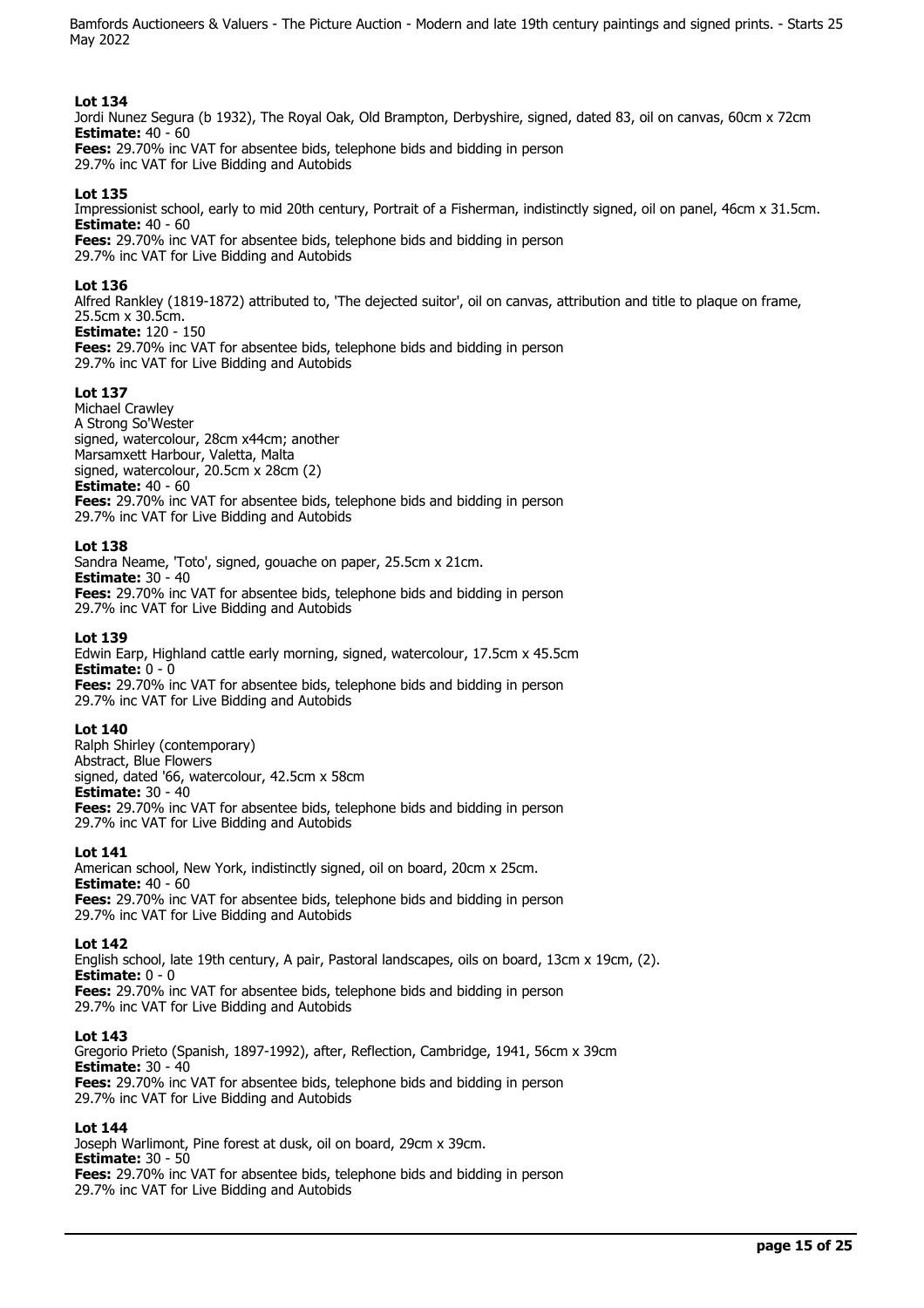## **Lot 144A**

English Neo-Romantic School (mid-20th century) Abstract Garden monogrammed H/R/A and dated 1961, watercolour, 50.5cm x 54.5cm **Estimate:** 40 - 60 **Fees:** 29.70% inc VAT for absentee bids, telephone bids and bidding in person 29.7% inc VAT for Live Bidding and Autobids

## **Lot 145**

Thomas O'Donnell, Abstract composition with crescent form, signed, oil on board, 17cm x 17cm. **Estimate:** 40 - 60 **Fees:** 29.70% inc VAT for absentee bids, telephone bids and bidding in person 29.7% inc VAT for Live Bidding and Autobids

### **Lot 146**

Paivio Westerlund Knighton (active 1968 - 1986), Winter's End, Finland, signed, oil on board, 27cm x 35cm; Viktor Westerlund, At the lake shore, oil on board; etc (4).

# **Estimate:** 40 - 60

**Fees:** 29.70% inc VAT for absentee bids, telephone bids and bidding in person 29.7% inc VAT for Live Bidding and Autobids

## **Lot 147**

Paivio Westerlund Knighton (active 1968 - 1986), Portrait of a Lady, signed with monogram, oil on canvas, 51cm x 41cm; another two by the same artist, (3).

**Estimate:** 40 - 60

**Fees:** 29.70% inc VAT for absentee bids, telephone bids and bidding in person 29.7% inc VAT for Live Bidding and Autobids

### **Lot 148**

British school (mid 20th century), 'Preparing the high field', oil on canvas, 38cm x 59.5cm.

**Estimate:** 75 - 100 **Fees:** 29.70% inc VAT for absentee bids, telephone bids and bidding in person 29.7% inc VAT for Live Bidding and Autobids

### **Lot 149**

Michael Crawley, Deepdale, Derbyshire, signed, watercolour, titled to verso, 25.5cm x 34cm; another, View from Cattle Market Bridge, Derby, signed, watercolour, 15.5cm x 22cm, (2). **Estimate:** 30 - 50

**Fees:** 29.70% inc VAT for absentee bids, telephone bids and bidding in person 29.7% inc VAT for Live Bidding and Autobids

## **Lot 150**

A sketch, 20th century, Welsh cottage, signed with monogram KW, pencil, 30cm x 39cm.

**Estimate:** 40 - 60

**Fees:** 29.70% inc VAT for absentee bids, telephone bids and bidding in person 29.7% inc VAT for Live Bidding and Autobids

## **Lot 151**

H. James, 'Young lady dressing, early morning', signed, pastel, 50.5cm x 36cm. **Estimate:** 40 - 60 **Fees:** 29.70% inc VAT for absentee bids, telephone bids and bidding in person 29.7% inc VAT for Live Bidding and Autobids

## **Lot 152**

Paivio Westerlund Knighton, an interesting portfolio of watercolours, sketches, and pastels, mostly preparatory works, portraiture and still life studies.

**Estimate:** 40 - 60

**Fees:** 29.70% inc VAT for absentee bids, telephone bids and bidding in person 29.7% inc VAT for Live Bidding and Autobids

## **Lot 153**

Bert Broomhead, Amsterdam, signed, oil on board, 44cm x 34cm; another, by the same artist, portrait, 20cm x 15cm, (2). **Estimate:** 0 - 0

**Fees:** 29.70% inc VAT for absentee bids, telephone bids and bidding in person

29.7% inc VAT for Live Bidding and Autobids

## **Lot 154**

Barbara Doyle, 'Rawflug' abstract painting, signed and titled to verso, oil on board, 50.5cm x 40.5cm; along with a small collection of similar abstract works, (5).

## **Estimate:** 40 - 60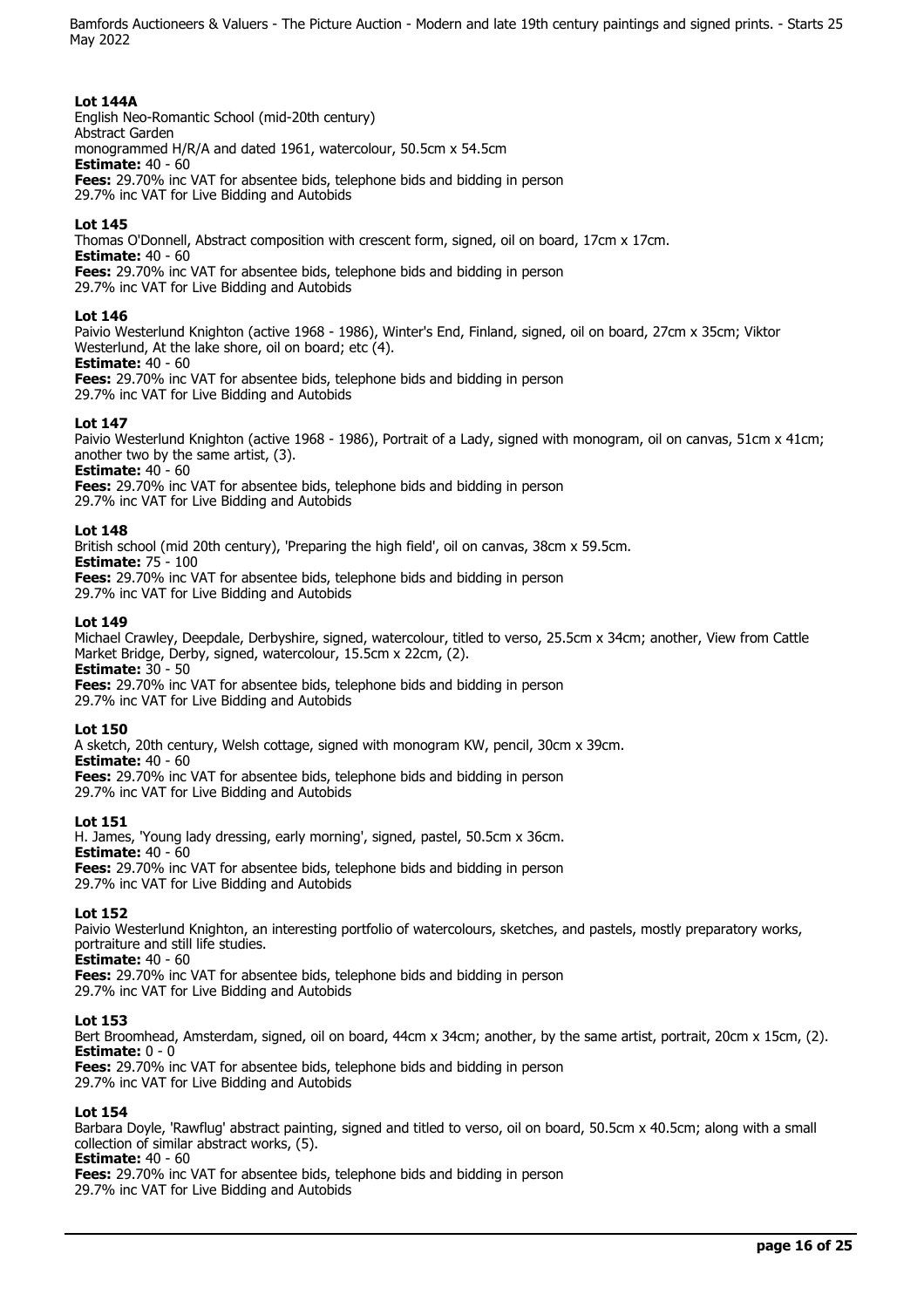## **Lot 155**

H. Thwaite, Still life with fruit and a blue and white vase, signed, dated 1929, watercolour, 46cm x 30.5cm. **Estimate:** 30 - 50 **Fees:** 29.70% inc VAT for absentee bids, telephone bids and bidding in person

29.7% inc VAT for Live Bidding and Autobids

## **Lot 156**

Edwin Earp, Highland Dusk, signed with monogram, watercolour, 16cm x 43.5cm; another by the same artist (2) **Estimate:** 40 - 60 **Fees:** 29.70% inc VAT for absentee bids, telephone bids and bidding in person 29.7% inc VAT for Live Bidding and Autobids

### **Lot 157**

Edwin Earp, a pair Mountains and Lakes, signed watercolours, 45.5cm x 25cm **Estimate:** 40 - 60 **Fees:** 29.70% inc VAT for absentee bids, telephone bids and bidding in person 29.7% inc VAT for Live Bidding and Autobids

### **Lot 158**

R. Mackey, a pair, 'Eiders' and 'Teal', signed, dated 1977, and 1976 respectively, watercolours, each measuring 19cm x 30cm, (2).

**Estimate:** 40 - 60

**Fees:** 29.70% inc VAT for absentee bids, telephone bids and bidding in person 29.7% inc VAT for Live Bidding and Autobids

### **Lot 159**

D. Noble, Surrealist school, 'Riderless Horse', signed, oil on board, label with title to verso, 18cm x 18.5cm. **Estimate:** 30 - 50

**Fees:** 29.70% inc VAT for absentee bids, telephone bids and bidding in person 29.7% inc VAT for Live Bidding and Autobids

### **Lot 160**

English School (early 20th century)

A set of three, Elderly Scotsman, Sunday Best and Rural Attire, oval, watercolours, 18cm x 12.5cm **Estimate:** 40 - 60 **Fees:** 29.70% inc VAT for absentee bids, telephone bids and bidding in person

29.7% inc VAT for Live Bidding and Autobids

### **Lot 161**

Annora Spence, Dog In A Wheelbarrow, limited edition print, 249/295; another, Circus II, 12/295 (2) **Estimate:** 60 - 100 **Fees:** 29.70% inc VAT for absentee bids, telephone bids and bidding in person

29.7% inc VAT for Live Bidding and Autobids

## **Lot 162**

Mid 20th century Abstract school, composition with figures on a quay, indistinctly signed, oil on paper, 21cm x 16cm. **Estimate:** 30 - 50

**Fees:** 29.70% inc VAT for absentee bids, telephone bids and bidding in person 29.7% inc VAT for Live Bidding and Autobids

## **Lot 163**

J. Wheatley, (19th century), The Maid, watercolour, 13cm x 10cm oval; another, continental school, suited man with a basket, dated 1887, watercolour, 15.5cm x 10.5cm, (2). **Estimate:** 30 - 50

**Fees:** 29.70% inc VAT for absentee bids, telephone bids and bidding in person

29.7% inc VAT for Live Bidding and Autobids

## **Lot 163A**

Ruth Thorp, after, three prints from the Paradise series - 'Halcyon Day', 'Paradise Found', 'Sundown, each measuring 42cm x 30cm; another by the same artist, 'Sail on the Wind', signed, coloured print, 42cm x 30cm; a pair of Abstracts works; a small sepia etching, (7).

**Estimate:** 30 - 50

**Fees:** 29.70% inc VAT for absentee bids, telephone bids and bidding in person 29.7% inc VAT for Live Bidding and Autobids

## **Lot 164**

W. S. Taylor (bn. 1920), by and after, Two Figures, signed and titled etching, 21cm x 16cm, another by the same artist, 'woman eating grapes'; R. J. Renwick, Bakewell, Derbyshire; along with a folio of similar etchings. **Estimate:** 30 - 50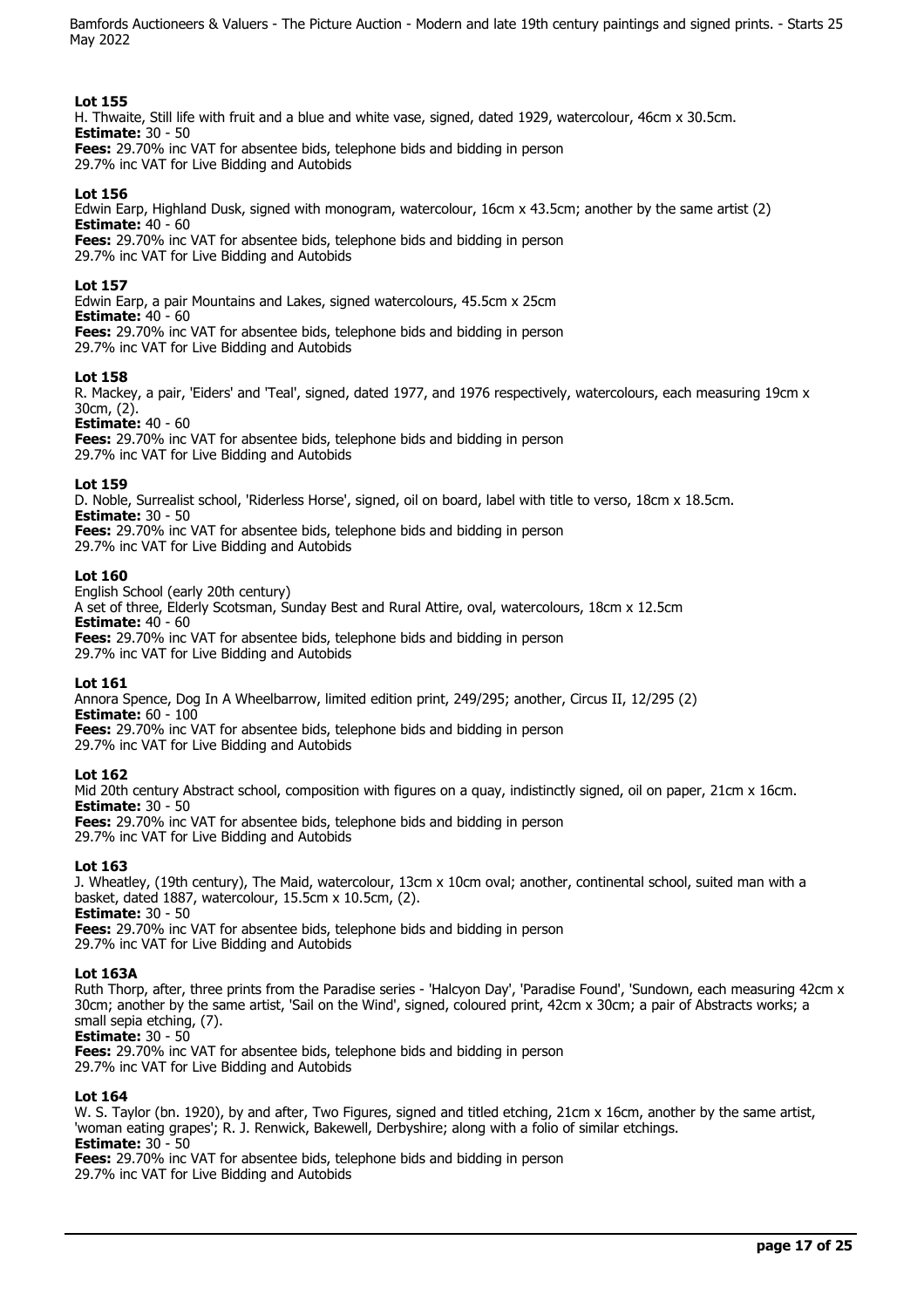## **Lot 165**

Paivio Westerlund Knighton, a portfolio of studio watercolour, and pencil, sketches, preparatory studies, portraits, nude studies, landscapes, etc. **Estimate:** 40 - 60

**Fees:** 29.70% inc VAT for absentee bids, telephone bids and bidding in person 29.7% inc VAT for Live Bidding and Autobids

## **Lot 166**

Edwin Earp, In the Highlands, watercolour, 43cm x 25cm **Estimate:** 0 - 0 **Fees:** 29.70% inc VAT for absentee bids, telephone bids and bidding in person 29.7% inc VAT for Live Bidding and Autobids

## **Lot 167**

Michael Crawley Road To Youlgreave signed, watercolour, 22.5cm x 30cm; another Walls End, Wardlow, Derbyshire signed, watercolour, 36cm x 24cm (2) **Estimate:** 40 - 60 **Fees:** 29.70% inc VAT for absentee bids, telephone bids and bidding in person 29.7% inc VAT for Live Bidding and Autobids

### **Lot 168**

Marcia Blakenham, 'Distant thoughts', oil on canvas, 50.5cm x 46cm. **Estimate:** 80 - 120 **Fees:** 29.70% inc VAT for absentee bids, telephone bids and bidding in person 29.7% inc VAT for Live Bidding and Autobids

### **Lot 168A**

Cam [Barbara Mary Campbell] (Illustrator, 1913 - 1984) Pup

signed and titled in pencil, black charcoal and body colour on sketching paper, 42cm x 30cm; another, similar, of a terrier dog, signed in pencil, 30cm x 36cm, [2]

**Estimate:** 40 - 60 **Fees:** 29.70% inc VAT for absentee bids, telephone bids and bidding in person 29.7% inc VAT for Live Bidding and Autobids

## **Lot 169**

Jill Kay-Hull, 'The Women', oil on board, signed and dated verso, 29cm x 29cm. **Estimate:** 0 - 80 **Fees:** 29.70% inc VAT for absentee bids, telephone bids and bidding in person 29.7% inc VAT for Live Bidding and Autobids

## **Lot 170**

Paivio Westerlund Knighton, a portfolio of small oils on board, some preparatory works, still life studies and portraiture. **Estimate:** 0 - 0

**Fees:** 29.70% inc VAT for absentee bids, telephone bids and bidding in person 29.7% inc VAT for Live Bidding and Autobids

## **Lot 171**

Ruth Wedgwood, by and after, Navajo inspired prints, 'Philipon', etc, a set of six, each a limited edition of 50, signed in pencil, 30cm x 45cm, (6). **Estimate:** 60 - 100

**Fees:** 29.70% inc VAT for absentee bids, telephone bids and bidding in person 29.7% inc VAT for Live Bidding and Autobids

## **Lot 172**

British modern school, 'Action painting, Abstract composition', oil on board, 34cm x 22cm. **Estimate:** 60 - 80 **Fees:** 29.70% inc VAT for absentee bids, telephone bids and bidding in person 29.7% inc VAT for Live Bidding and Autobids

## **Lot 173**

Terry Burke (1927-2018) Brixham Harbour signed, oil on board, 29cm x 59cm; two others Harbour, oil on board, 19cm x 60cm; Harbour, oil on canvas, 30cm x 40cm (3) **Estimate:** 100 - 150 **Fees:** 29.70% inc VAT for absentee bids, telephone bids and bidding in person 29.7% inc VAT for Live Bidding and Autobids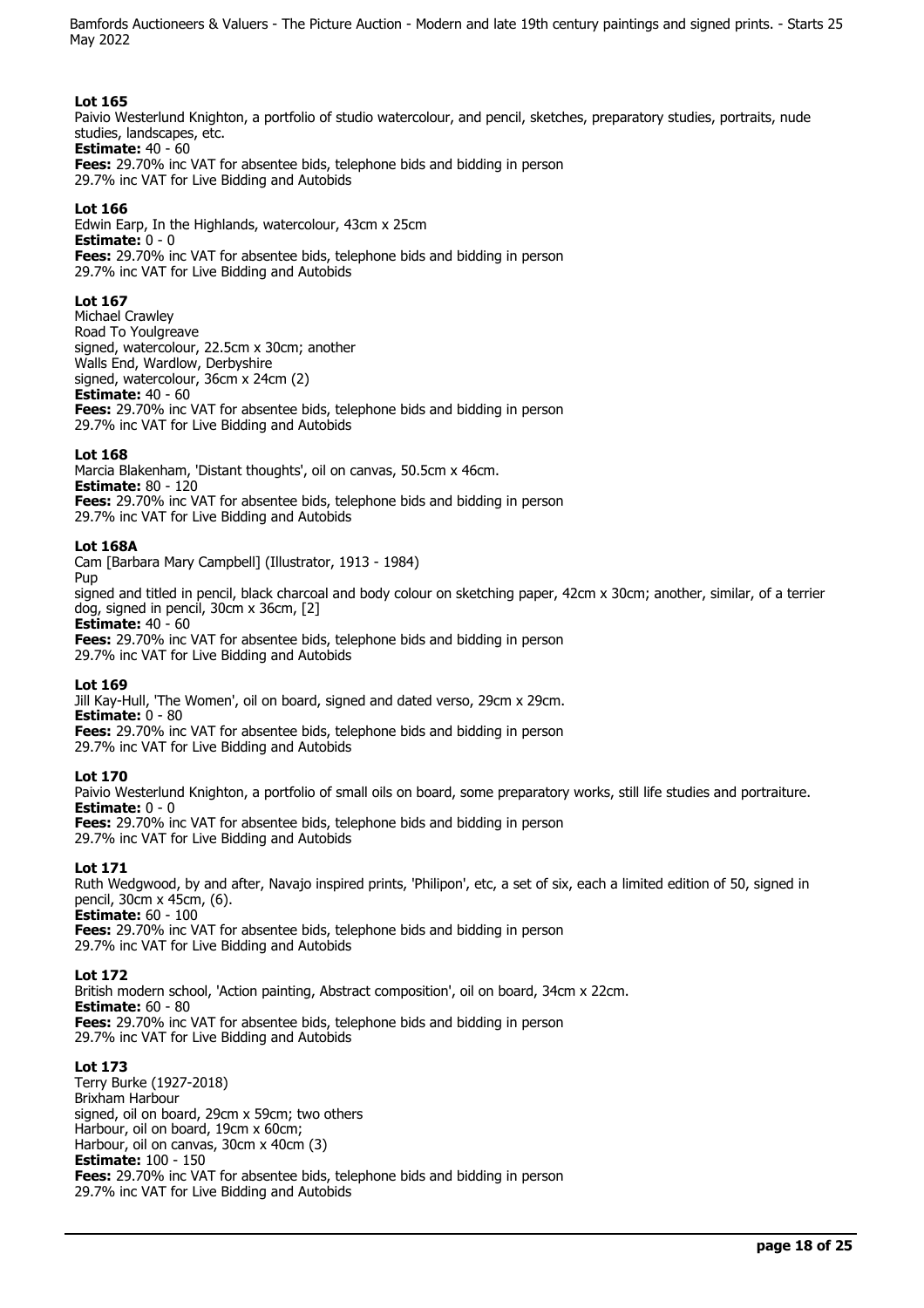## **Lot 174**

G. Wilson, Racing Yacht off the White Cliffs, signed, oil on board, 22cm x 29cm. **Estimate:** 30 - 40 **Fees:** 29.70% inc VAT for absentee bids, telephone bids and bidding in person 29.7% inc VAT for Live Bidding and Autobids

# **Lot 174A**

John C\*\*ans Stylised Female signed, dated 67, crayon, 55.5cm x 60cm **Estimate:** 30 - 50 **Fees:** 29.70% inc VAT for absentee bids, telephone bids and bidding in person 29.7% inc VAT for Live Bidding and Autobids

## **Lot 175**

Colin Vincent, The SS Great Britain, an impressionist study, signed, oil on paper, gallery label to verso, 18cm x 22cm. **Estimate:** 40 - 60

**Fees:** 29.70% inc VAT for absentee bids, telephone bids and bidding in person 29.7% inc VAT for Live Bidding and Autobids

### **Lot 176**

English school, 19th century, Grapes, signed M. W. dated 1892, oil on canvas, 30.5cm x 40.5cm. **Estimate:** 40 - 60 **Fees:** 29.70% inc VAT for absentee bids, telephone bids and bidding in person 29.7% inc VAT for Live Bidding and Autobids

### **Lot 177**

Continental school, a pair, Nile and desert scenes, indistinctly signed, watercolours, 31cm x 40.5cm, (2). **Estimate:** 0 - 0 **Fees:** 29.70% inc VAT for absentee bids, telephone bids and bidding in person

29.7% inc VAT for Live Bidding and Autobids

### **Lot 178**

A J Corfield, a set of four Boodle Farm, Davy, Nook, Forge at Bardsley, signed, dated 1944, watercolors, each measuring 18cm x 26cm, (4) **Estimate:**  $0 - 0$ 

**Fees:** 29.70% inc VAT for absentee bids, telephone bids and bidding in person 29.7% inc VAT for Live Bidding and Autobids

## **Lot 179**

English school, in the manner of the Bloomsbury artists, 'The young bathers', oil on board, 26cm x 39cm. **Estimate:** 70 - 100 **Fees:** 29.70% inc VAT for absentee bids, telephone bids and bidding in person 29.7% inc VAT for Live Bidding and Autobids

### **Lot 180**

In the manner of Sidney Yates Johnson, attributed to verso, a pair, Scottish Landscapes, oils on canvas, 25cm x 36cm, (2). **Estimate:** 80 - 100 **Fees:** 29.70% inc VAT for absentee bids, telephone bids and bidding in person 29.7% inc VAT for Live Bidding and Autobids

## **Lot 181**

Viktor Westerlund, Still life - Geraniums, Candlestick, and a twin-handled vase, signed, oil on board, 38cm x 47.5cm; another two, 'vase and flowers in blue and white', and study of roses, (3). **Estimate:** 0 - 0

**Fees:** 29.70% inc VAT for absentee bids, telephone bids and bidding in person 29.7% inc VAT for Live Bidding and Autobids

### **Lot 182**

English school (20th century), The Blue Bell wood, signed with monogram H. P., oil on board, 13.5cm x 17.5cm. **Estimate:** 30 - 40 **Fees:** 29.70% inc VAT for absentee bids, telephone bids and bidding in person 29.7% inc VAT for Live Bidding and Autobids

### **Lot 183**

A. Rottenberg, Abstract composition with colour, texture, and grey, signed, oil on paper, 32cm x 23cm; another three abstract compositions, (4).

**Estimate:** 40 - 60

**Fees:** 29.70% inc VAT for absentee bids, telephone bids and bidding in person

29.7% inc VAT for Live Bidding and Autobids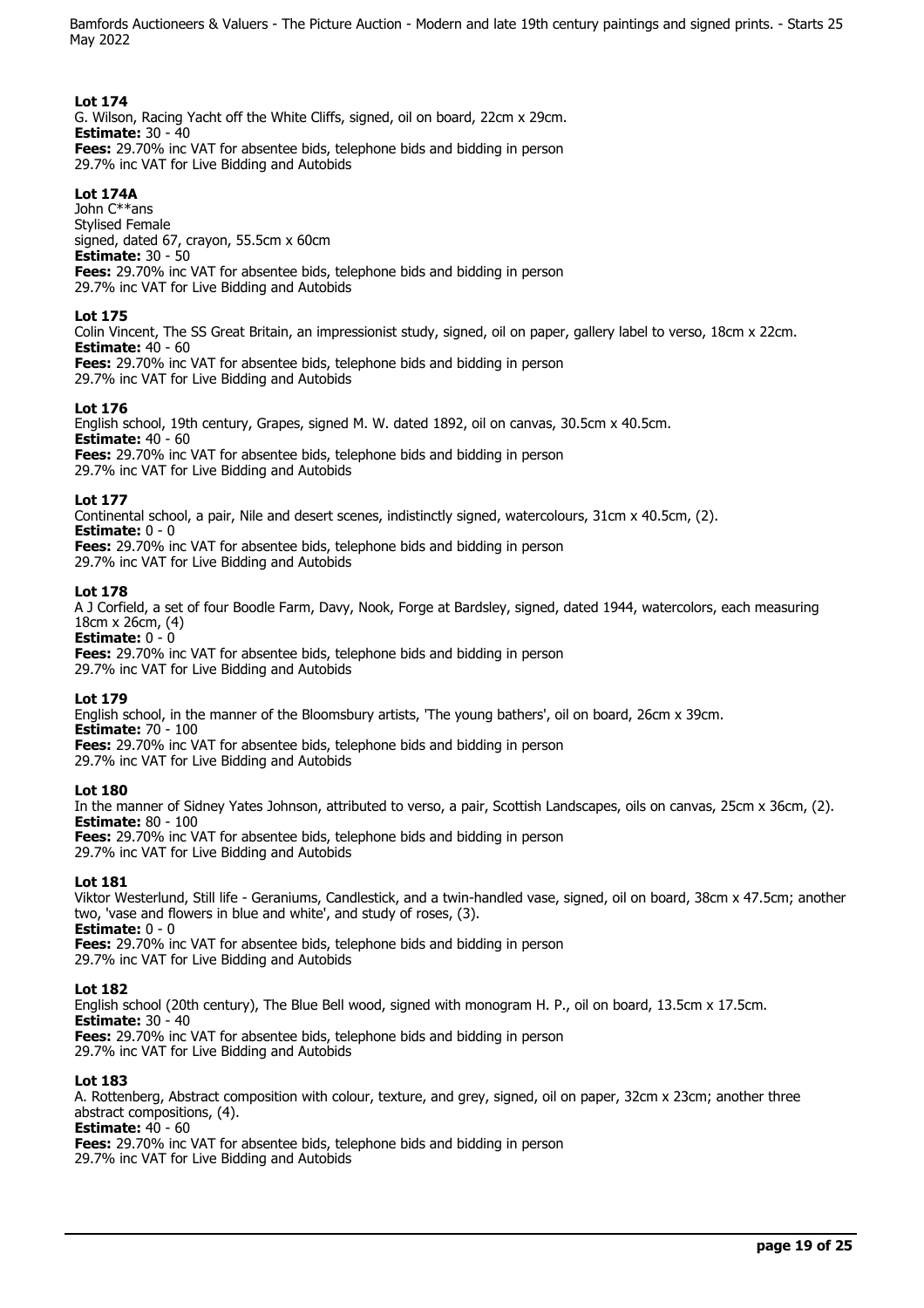### **Lot 183A**

Cavendish Morton (1911-2015) The Stubble Field singed, watercolour, 31cm x 37cm **Estimate:** 60 - 100 **Fees:** 29.70% inc VAT for absentee bids, telephone bids and bidding in person 29.7% inc VAT for Live Bidding and Autobids

## **Lot 184**

Thomas O'Donnell, Portrait of a gentleman, signed, chalk and watercolour, 25cm x 18cm. **Estimate:** 40 - 60 **Fees:** 29.70% inc VAT for absentee bids, telephone bids and bidding in person 29.7% inc VAT for Live Bidding and Autobids

### **Lot 185**

W. Barrie, A countryside lane, signed, oil on board, 35cm x 45cm; another, Robert Philips, Mute Swan, signed, oil on board, 35cm x 45cm, (2).

# **Estimate:** 0 - 0

**Fees:** 29.70% inc VAT for absentee bids, telephone bids and bidding in person 29.7% inc VAT for Live Bidding and Autobids

## **Lot 186**

Continental school, early 20th century, a pair, 'Landscape at Ville D'avray', oils on board, 25cm x 35cm, (2). **Estimate:** 0 - 0 **Fees:** 29.70% inc VAT for absentee bids, telephone bids and bidding in person

29.7% inc VAT for Live Bidding and Autobids

## **Lot 187**

Betty Greenhalf, a set of four studio canvases - nude studies, signed to verso, oils on canvas, 50cm x 40cm; another, still life study, (5).

**Estimate:** 90 - 120

**Fees:** 29.70% inc VAT for absentee bids, telephone bids and bidding in person 29.7% inc VAT for Live Bidding and Autobids

### **Lot 188**

Serge Poliakoff (French 1900-1969), Composition Rouge Verte et Bleue, lithograph. labeled Redfearn gallery ltd, 13th January 1976, 31cm x 23.5cm **Estimate:** 40 - 60

**Fees:** 29.70% inc VAT for absentee bids, telephone bids and bidding in person 29.7% inc VAT for Live Bidding and Autobids

## **Lot 189**

E. M. Miller, 'River serene, and a single spire', signed, watercolour, 28cm x 42.5cm. **Estimate:** 40 - 60 **Fees:** 29.70% inc VAT for absentee bids, telephone bids and bidding in person

29.7% inc VAT for Live Bidding and Autobids

## **Lot 190**

Digby Page (Derby Artist) Evening Light signed, dated 1976, oil on canvas, 50cm x 75cm **Estimate:** 30 - 50 **Fees:** 29.70% inc VAT for absentee bids, telephone bids and bidding in person 29.7% inc VAT for Live Bidding and Autobids

### **Lot 191**

I\*\*F\*\* Collins (Derby Artist) Winter in Allestree Park signed, oil on canvas, 50cm x 60cm **Estimate:** 30 - 50 **Fees:** 29.70% inc VAT for absentee bids, telephone bids and bidding in person 29.7% inc VAT for Live Bidding and Autobids

### **Lot 192**

Continental school, A road near Munich, signed with monogram A. R., watercolour, 37cm x 50.5cm. **Estimate:** 50 - 70 **Fees:** 29.70% inc VAT for absentee bids, telephone bids and bidding in person 29.7% inc VAT for Live Bidding and Autobids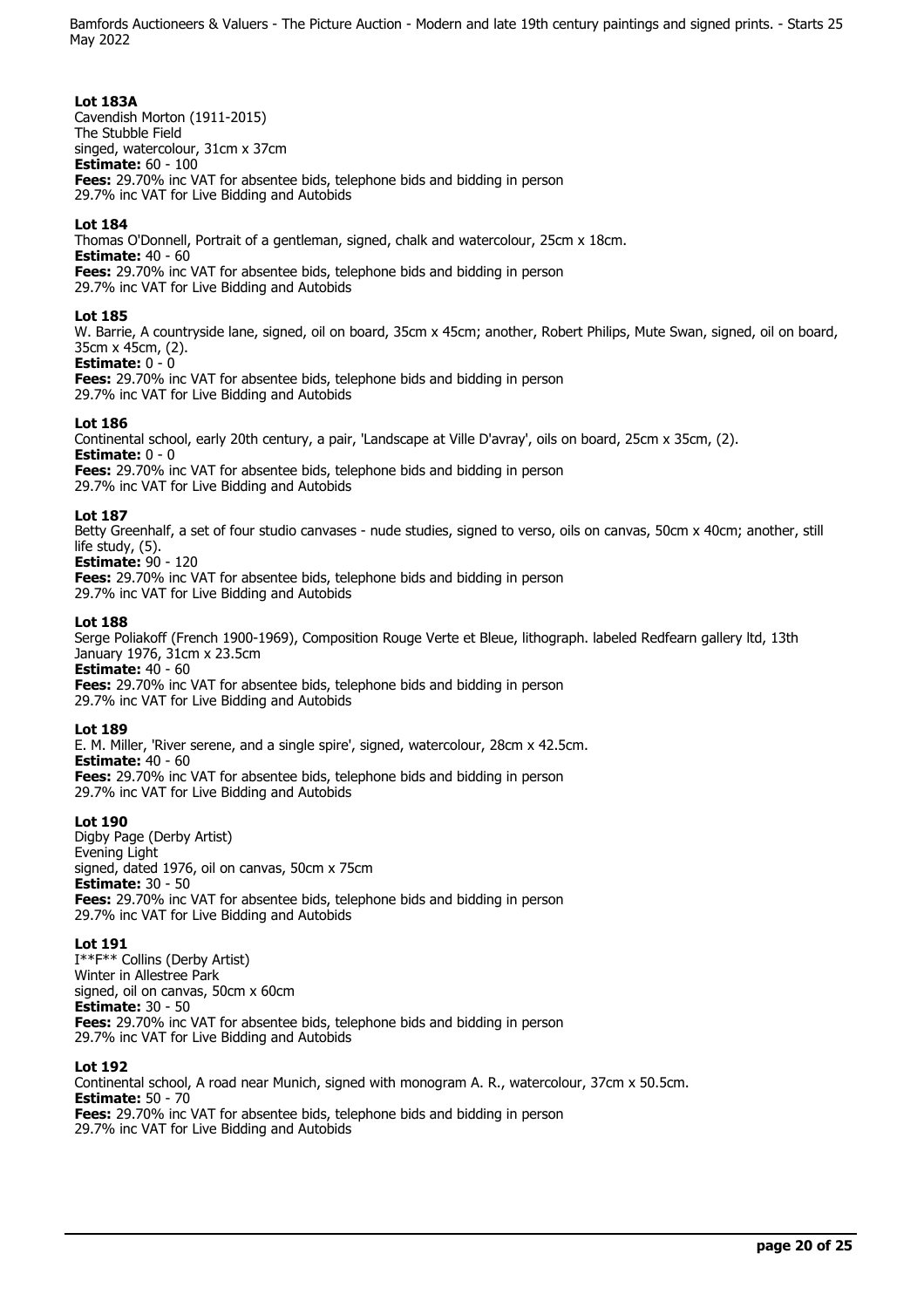### **Lot 193**

Continental School (19th century) Conversation by the Lakeside oil on board, 33cm x 44cm **Estimate:** 40 - 60 **Fees:** 29.70% inc VAT for absentee bids, telephone bids and bidding in person 29.7% inc VAT for Live Bidding and Autobids

## **Lot 194**

Malcolm Doughty, A lane near Bakewell, signed, oil on board, 18cm x 21cm. **Estimate:** 0 - 0 **Fees:** 29.70% inc VAT for absentee bids, telephone bids and bidding in person 29.7% inc VAT for Live Bidding and Autobids

### **Lot 195**

Cuthbert Gresley (1876 - 1963) Derbyshire Lane, signed, watercolour, 18cm x 26cm **Estimate:** 40 - 60 **Fees:** 29.70% inc VAT for absentee bids, telephone bids and bidding in person 29.7% inc VAT for Live Bidding and Autobids

## **Lot 196**

Thomas O'Donnell, Abstract, signed, oil on paper, 21cm x 32cm. **Estimate:** 40 - 60 **Fees:** 29.70% inc VAT for absentee bids, telephone bids and bidding in person 29.7% inc VAT for Live Bidding and Autobids

### **Lot 197**

G E Hering Haytime in the Meads, Wimbourne signed, dated 1903, paper labels to verso, oil on canvas, 29cm x 44.5cm **Estimate:** 30 - 50 **Fees:** 29.70% inc VAT for absentee bids, telephone bids and bidding in person 29.7% inc VAT for Live Bidding and Autobids

### **Lot 198**

Michael Crawley (Derbyshire Artist) Village in the Peak signed, watercolour, 18cm x 26cm; another, Farming, Near Melbourne, 19cm x 26cm (2) **Estimate:** 40 - 60 **Fees:** 29.70% inc VAT for absentee bids, telephone bids and bidding in person 29.7% inc VAT for Live Bidding and Autobids

### **Lot 199**

Joan Dobell, 'Sea Fret', signed, pastel, 47cm x 41cm. **Estimate:** 60 - 80 **Fees:** 29.70% inc VAT for absentee bids, telephone bids and bidding in person 29.7% inc VAT for Live Bidding and Autobids

## **Lot 200**

I\*\*F\*\* Collins (Derby Artist) Avenue of Plane Trees, Friargate signed, titled to verso, watercolour, 30cm x 40cm; another, Evening Sun Scarborough, 25cm x 35cm (2) **Estimate:** 40 - 60 **Fees:** 29.70% inc VAT for absentee bids, telephone bids and bidding in person 29.7% inc VAT for Live Bidding and Autobids

### **Lot 200A**

Michael Crawley, River Thames, St. Pauls, signed, watercolour, 35cm x 28cm oval. **Estimate:** 30 - 50 **Fees:** 29.70% inc VAT for absentee bids, telephone bids and bidding in person 29.7% inc VAT for Live Bidding and Autobids

### **Lot 201**

Tony Ardavin, The Music of the Spheres, signed, oil on paper, 30cm x 38cm. **Estimate:** 90 - 120 **Fees:** 29.70% inc VAT for absentee bids, telephone bids and bidding in person 29.7% inc VAT for Live Bidding and Autobids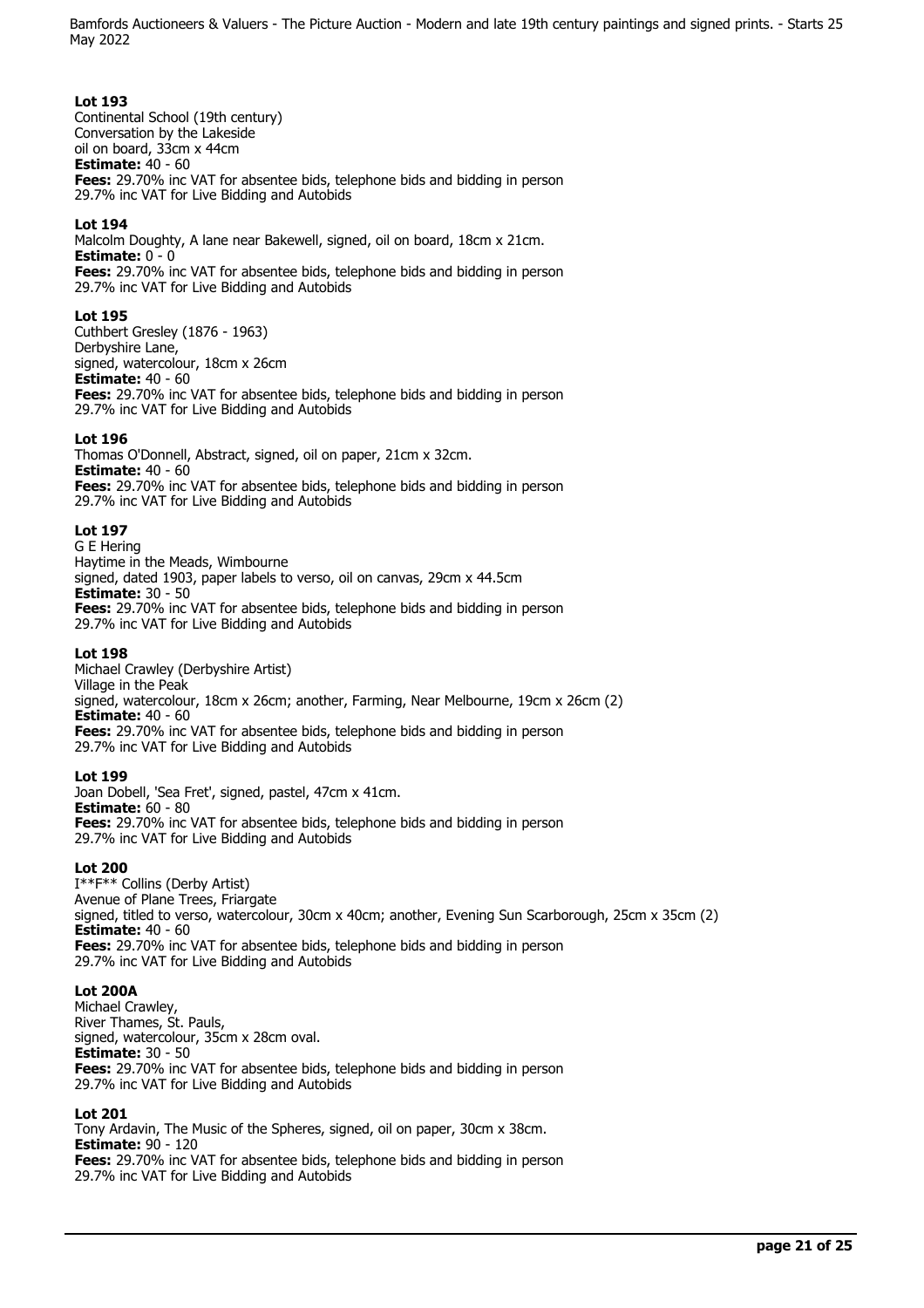### **Lot 202**

Arthur Deleu (Belgian, 1884 - 1966), The White Church and a passing storm, signed, dated to verso 1937, oil on paper, 57cm x 70cm **Estimate:** 30 - 50 **Fees:** 29.70% inc VAT for absentee bids, telephone bids and bidding in person 29.7% inc VAT for Live Bidding and Autobids

## **Lot 203**

Thomas O'Donnell, Cherubs, signed, chalk and charcoal on paper, 24cm x 18cm. **Estimate:** 40 - 60 **Fees:** 29.70% inc VAT for absentee bids, telephone bids and bidding in person 29.7% inc VAT for Live Bidding and Autobids

## **Lot 204**

P.N. Tarn (Scottish Modern School) Saint Abbs, near Coldingham, Berwickshire signed and dated 57, titled to verso, pastel on paper, 31cm x 45cm **Estimate:** 30 - 40 **Fees:** 29.70% inc VAT for absentee bids, telephone bids and bidding in person 29.7% inc VAT for Live Bidding and Autobids

### **Lot 205**

Jackie Henderson, Mid Summer day's Dressage, signed, oil on board, 44cm x 55cm. **Estimate:** 120 - 180 **Fees:** 29.70% inc VAT for absentee bids, telephone bids and bidding in person 29.7% inc VAT for Live Bidding and Autobids

### **Lot 206**

Carl Jimeney, Spanish Horses, signed, mixed media, 39cm x 50cm. **Estimate:** 40 - 60

**Fees:** 29.70% inc VAT for absentee bids, telephone bids and bidding in person 29.7% inc VAT for Live Bidding and Autobids

### **Lot 207**

Julia Hawkins Discs signed, dated 2001, acrylic on canvas, 50cm x 50cm **Estimate:** 30 - 50 **Fees:** 29.70% inc VAT for absentee bids, telephone bids and bidding in person 29.7% inc VAT for Live Bidding and Autobids

### **Lot 208**

Bert Roffey, Korzula, Yugoslavia, signed, gouache, 27cm x 40.5cm. **Estimate:** 40 - 60 **Fees:** 29.70% inc VAT for absentee bids, telephone bids and bidding in person 29.7% inc VAT for Live Bidding and Autobids

### **Lot 209**

Wendy Pye-Smith, Natural History studies - Foxglove and Sunflower, a pair, signed and titled, watercolours, each measuring 51cm x 33cm, (2). **Estimate:** 0 - 0 **Fees:** 29.70% inc VAT for absentee bids, telephone bids and bidding in person 29.7% inc VAT for Live Bidding and Autobids

### **Lot 210**

Continental school, Figures in a Park, Paris, oil on canvas, 20.5cm x 26cm. **Estimate:** 50 - 70 **Fees:** 29.70% inc VAT for absentee bids, telephone bids and bidding in person 29.7% inc VAT for Live Bidding and Autobids

### **Lot 210A**

Gustave de Breanski (1880 - 92\_ The Screen of Ben Nevis, with cattle watering signed, titled, oil on canvas, 49cm x 75cm **Estimate:** 200 - 300 **Fees:** 29.70% inc VAT for absentee bids, telephone bids and bidding in person 29.7% inc VAT for Live Bidding and Autobids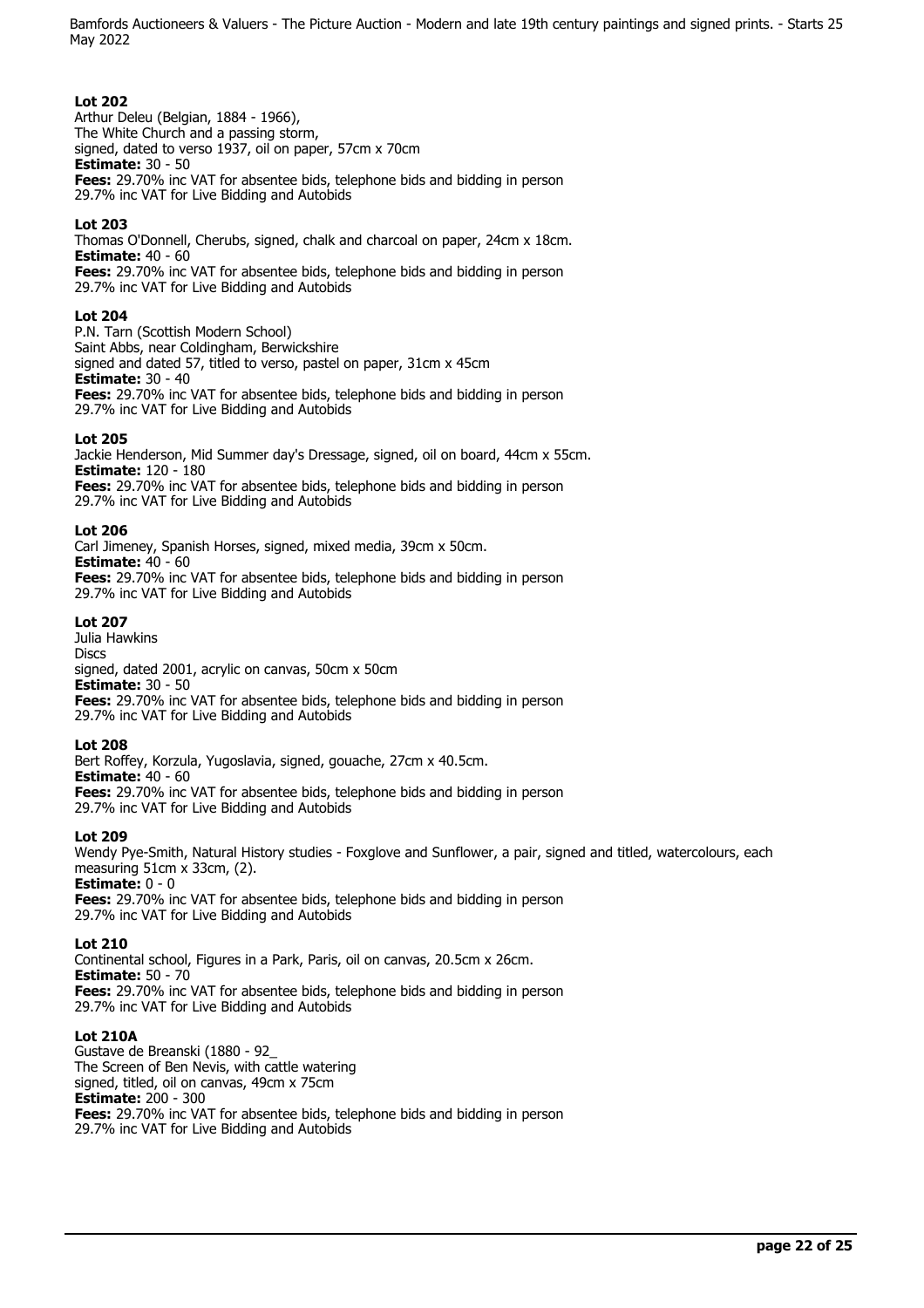### **Lot 211**

Gwen Payne, Town Square, signed, oil on canvas, 41cm x 61cm. **Estimate:** 40 - 60 **Fees:** 29.70% inc VAT for absentee bids, telephone bids and bidding in person 29.7% inc VAT for Live Bidding and Autobids

### **Lot 212**

Evelyn Chester (1875-1929) Still Life Bird Nest, Peaches and Grapes signed, oil on canvas, 29cm x 49cm; **Estimate:** 20 - 40 **Fees:** 29.70% inc VAT for absentee bids, telephone bids and bidding in person 29.7% inc VAT for Live Bidding and Autobids

### **Lot 213**

Michael Crawley High Tor, Matlock signed, watercolour, 14cm x 11cm; others Mill Dale, Derbyshire signed, watercolour, 18cm x 12.5cm Dovedale, The Stepping Stones signed, 11cm x 15.5cm; Robin (4) **Estimate:** 40 - 60 **Fees:** 29.70% inc VAT for absentee bids, telephone bids and bidding in person 29.7% inc VAT for Live Bidding and Autobids

### **Lot 214**

Michael Crawley Winter, Shot Tower, Derby signed, watercolour, 26cm x 18.5cm; another Sadler Gate, Derby signed, watercolour, 20cm x 25cm (2) **Estimate:** 40 - 60 **Fees:** 29.70% inc VAT for absentee bids, telephone bids and bidding in person 29.7% inc VAT for Live Bidding and Autobids

### **Lot 215**

W. H. Allen, Highland Cattle by Loch Sunart, Argyll, signed, oil on board, titled label to verso, 19cm x 25cm. **Estimate:** 30 - 50 **Fees:** 29.70% inc VAT for absentee bids, telephone bids and bidding in person

29.7% inc VAT for Live Bidding and Autobids

### **Lot 216**

Harold Riley (bn. 1934) after The Swedish House, signed in pencil to margin, limited edition 153/500, lithograph print **Estimate:** 0 - 0 **Fees:** 29.70% inc VAT for absentee bids, telephone bids and bidding in person

29.7% inc VAT for Live Bidding and Autobids

## **Lot 217**

H. S. Buxton, Running out, Epsom Downs, signed, oil on board, 49cm x 76cm. **Estimate:** 100 - 150 **Fees:** 29.70% inc VAT for absentee bids, telephone bids and bidding in person 29.7% inc VAT for Live Bidding and Autobids

### **Lot 218**

Thomas O'Donnell, (Irish school), Portrait of a girl, signed, oil on cardboard, 27cm x 22cm. **Estimate:** 40 - 60 **Fees:** 29.70% inc VAT for absentee bids, telephone bids and bidding in person 29.7% inc VAT for Live Bidding and Autobids

### **Lot 219**

Leslie Coldrick, Boats in a Harbour, signed, oil on paper, 25cm x 37.5cm. **Estimate:** 40 - 60 **Fees:** 29.70% inc VAT for absentee bids, telephone bids and bidding in person 29.7% inc VAT for Live Bidding and Autobids

### **Lot 220**

John Simpson Moody, Beach Beneath the Trees, Rowing Boat at Rest, signed , watercolour, 289.5cm x 39cm; another landscape, 25.5cm x 37.5cm (2) **Estimate:** 20 - 30 **Fees:** 29.70% inc VAT for absentee bids, telephone bids and bidding in person

29.7% inc VAT for Live Bidding and Autobids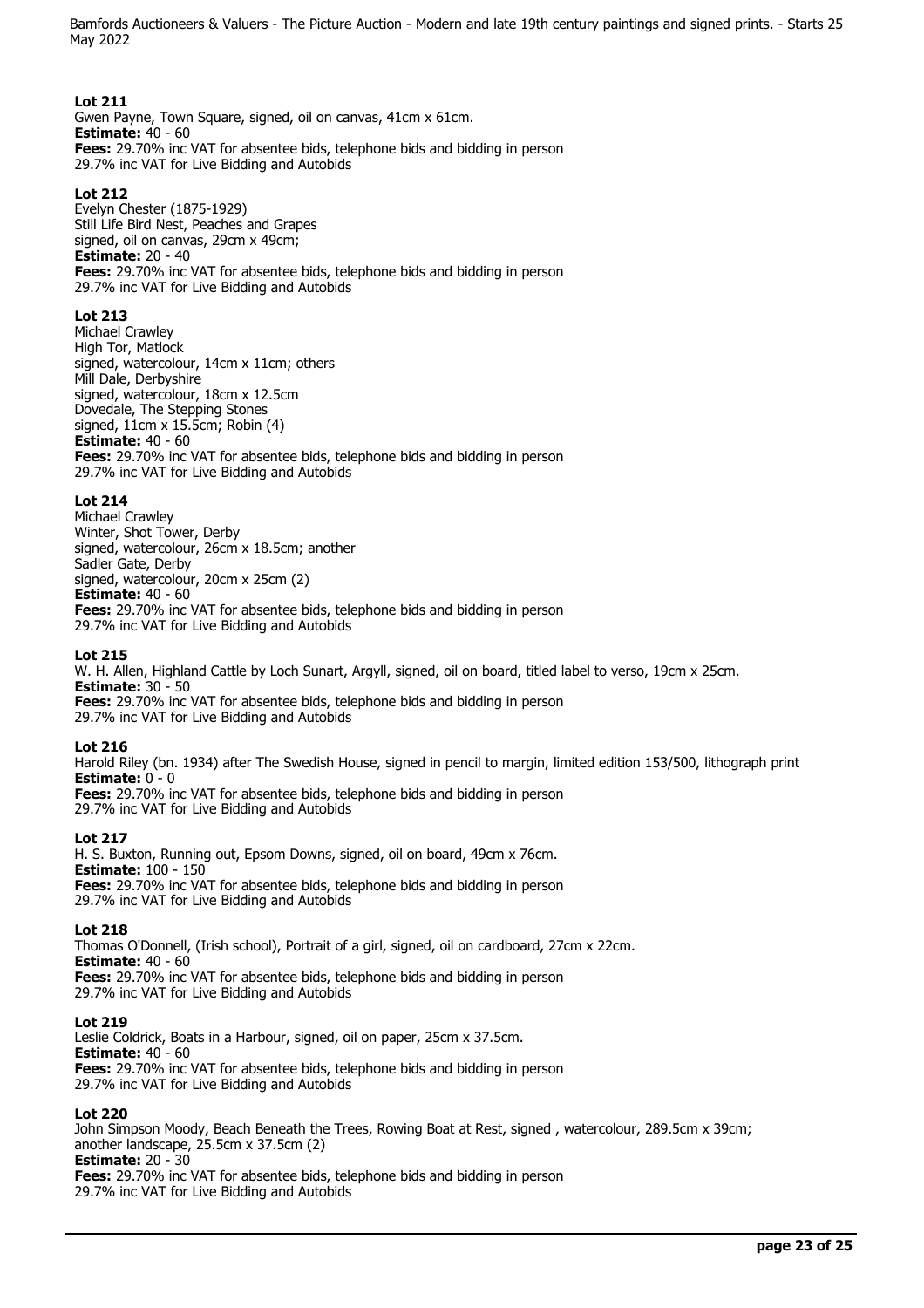## **Lot 221**

Naive school, Figure in a Garden full of flowers, indistinctly signed, gouache on paper, 24cm x 20.5cm. **Estimate:** 30 - 50 **Fees:** 29.70% inc VAT for absentee bids, telephone bids and bidding in person

29.7% inc VAT for Live Bidding and Autobids

## **Lot 221A**

Paul Morgan, Path across the fields, signed, oil on board, 39cm x 49cm. **Estimate:** 40 - 60 **Fees:** 29.70% inc VAT for absentee bids, telephone bids and bidding in person 29.7% inc VAT for Live Bidding and Autobids

### **Lot 222**

Michael Bell, Pavillion Gardens, Buxton, signed, watercolour, 30cm x 45cm. **Estimate:** 30 - 50 **Fees:** 29.70% inc VAT for absentee bids, telephone bids and bidding in person

29.7% inc VAT for Live Bidding and Autobids

### **Lot 223**

H. B. Wilde, The High Purple Moor, signed, dated 1908, watercolour, 13cm x 20cm. **Estimate:** 30 - 40

**Fees:** 29.70% inc VAT for absentee bids, telephone bids and bidding in person 29.7% inc VAT for Live Bidding and Autobids

### **Lot 224**

L. B. Hannon, A Vase of Summer flowers, signed, dated 1921, oil on board, 26cm x 33.5cm oval. **Estimate:** 0 - 0

**Fees:** 29.70% inc VAT for absentee bids, telephone bids and bidding in person 29.7% inc VAT for Live Bidding and Autobids

### **Lot 225**

Naive school, Entering the Harbour, signed with monogram, watercolour, 20cm x 25cm. **Estimate:** 40 - 60 **Fees:** 29.70% inc VAT for absentee bids, telephone bids and bidding in person

29.7% inc VAT for Live Bidding and Autobids

### **Lot 226**

Oscar Kokoschka (Austrian 1886-1980) Port of London, signed and numbered lithograph, 61/75, 63cm x 89cm **Estimate:** 30 - 50

**Fees:** 29.70% inc VAT for absentee bids, telephone bids and bidding in person 29.7% inc VAT for Live Bidding and Autobids

### **Lot 227**

W. Hunt, A Saucer of milk, signed, watercolour, 13cm x 9cm. **Estimate:** 40 - 60 **Fees:** 29.70% inc VAT for absentee bids, telephone bids and bidding in person 29.7% inc VAT for Live Bidding and Autobids

## **Lot 227A**

John Rock Jones (British c1836-c1898) Rock Pooling signed, dated 1888, watercolour, 47.5cm x 86cm **Estimate:** 60 - 100 **Fees:** 29.70% inc VAT for absentee bids, telephone bids and bidding in person 29.7% inc VAT for Live Bidding and Autobids

### **Lot 228**

H. C. Heward, Taking the flock to the high pasture, signed and titled label to verso, watercolour, 18cm x 28cm **Estimate:** 0 - 0 **Fees:** 29.70% inc VAT for absentee bids, telephone bids and bidding in person

29.7% inc VAT for Live Bidding and Autobids

## **Lot 229**

Joyce C. Fountan,Easter Parade, signed, watercolour, 24cm x 34.5cm. **Estimate:** 0 - 0 **Fees:** 29.70% inc VAT for absentee bids, telephone bids and bidding in person 29.7% inc VAT for Live Bidding and Autobids